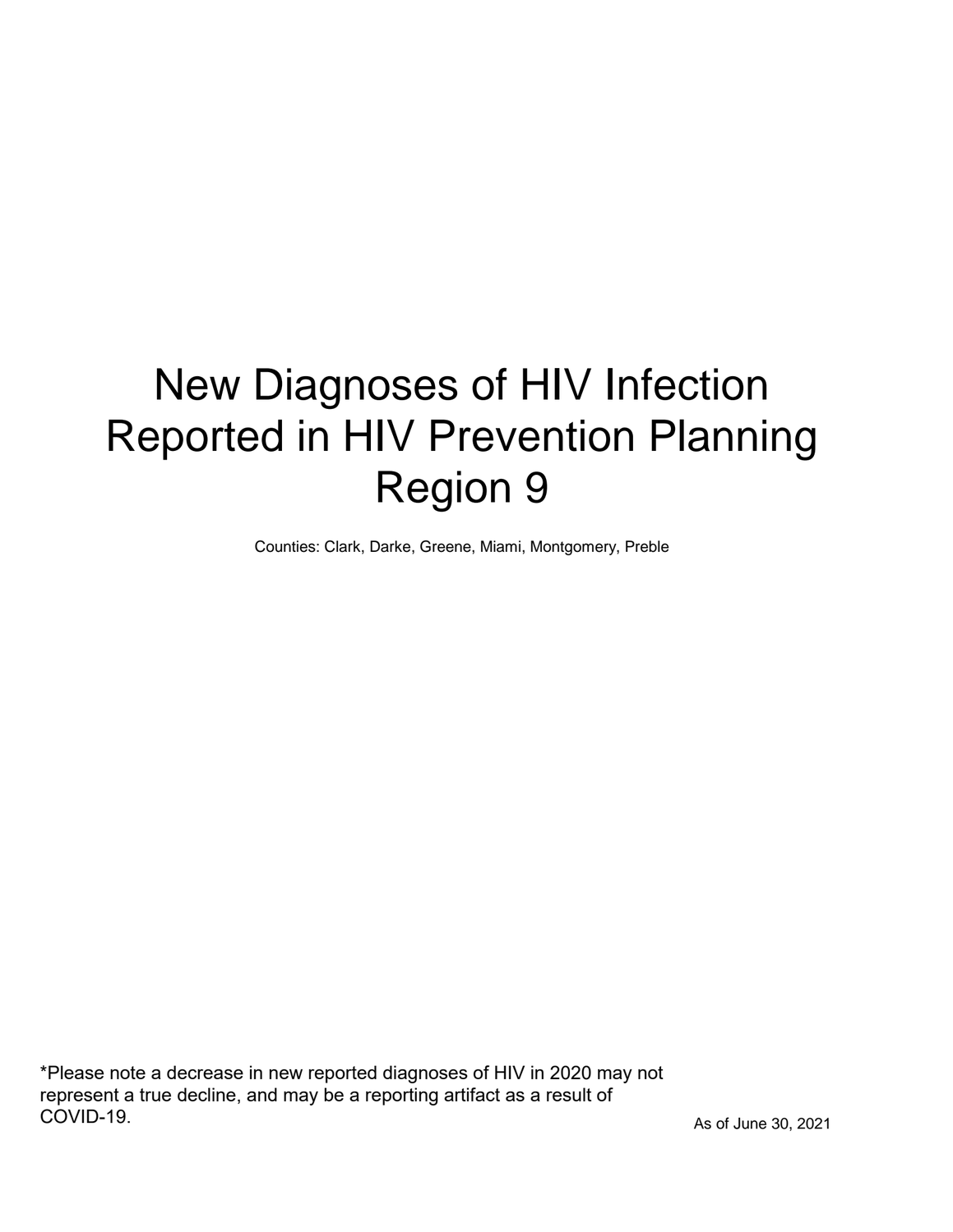### **Reported new diagnoses of HIV infection in 2020 by disease status and selected characteristics, HIV Prevention Planning Region 9**

|                                              |                   | 2020 diagnosis of HIV    |                |                |                       |                | <b>Disease Status</b> |                         |                          |
|----------------------------------------------|-------------------|--------------------------|----------------|----------------|-----------------------|----------------|-----------------------|-------------------------|--------------------------|
|                                              |                   | infection                |                |                | <b>HIV (not AIDS)</b> |                | HIV & later AIDS      |                         | <b>AIDS</b>              |
| Characteristic                               | Rate <sup>a</sup> | No.                      | $\%$           | No.            | %                     | No.            | %                     | No.                     | $\%$                     |
| Sex at birth                                 |                   |                          |                |                |                       |                |                       |                         |                          |
| Males                                        | 10.1              | 51                       | 89%            | 33             | 92%                   | 12             | 86%                   | 6                       | 86%                      |
| Females                                      | 1.1               | 6                        | 11%            | 3              | 8%                    | 2              | 14%                   | 1                       | 14%                      |
| Age at diagnosis (yr)                        |                   |                          |                |                |                       |                |                       |                         |                          |
| $<13$                                        | $\star$           |                          |                |                |                       |                |                       |                         |                          |
| $13 - 14$                                    |                   |                          |                |                |                       |                |                       |                         |                          |
| 15-19                                        |                   | 1                        | 2%             | 1              | 3%                    |                |                       |                         |                          |
| 20-24                                        | 13.4              | 9                        | 16%            | 7              | 19%                   | 1              | 7%                    | 1                       | 14%                      |
| 25-29                                        | 18.8              | 13                       | 23%            | 9              | 25%                   | 3              | 21%                   | 1                       | 14%                      |
| 30-34                                        | 18.1              | 12                       | 21%            | 7              | 19%                   | 2              | 14%                   | 3                       | 43%                      |
| 35-39                                        | 14.4              | 9                        | 16%            | 4              | 11%                   | 4              | 29%                   | 1                       | 14%                      |
| 40-44                                        | $\star$           | 3                        | 5%             | 2              | 6%                    | 1              | 7%                    |                         |                          |
| 45-49                                        | 8.5               | 5                        | 9%             | 2              | 6%                    | 3              | 21%                   |                         |                          |
| 50-54                                        | $\star$           | 2                        | 4%             | 1              | 3%                    |                |                       | 1                       | 14%                      |
| 55-64                                        |                   | 3                        | 5%             | 3              | 8%                    |                |                       |                         |                          |
| $65+$                                        |                   |                          |                |                |                       |                |                       |                         |                          |
| Race/Ethnicity <sup>b</sup>                  |                   |                          |                |                |                       |                |                       |                         |                          |
| American Indian/Alaska Native                | $\star$           |                          |                |                |                       |                |                       |                         |                          |
| Asian/Pacific Islander                       |                   |                          |                |                |                       |                |                       |                         |                          |
| Black/African-American                       | 15.6              | 22                       | 39%            | 18             | 50%                   | 2              | 14%                   | 2                       | 29%                      |
| Hispanic/Latinx                              | $\star$           | 4                        | 7%             | 3              | 8%                    | $\mathbf{1}$   | 7%                    | $\blacksquare$          |                          |
| White                                        | 3.5               | 28                       | 49%            | 14             | 39%                   | 10             | 71%                   | 4                       | 57%                      |
| Multi-Race                                   |                   | 3                        | 5%             | 1              | 3%                    | 1              | 7%                    | 1                       | 14%                      |
| Race/Ethnicity <sup>b</sup> and Sex at birth |                   |                          |                |                |                       |                |                       |                         |                          |
| American Indian/Alaska Native Males          | $^\star$          |                          |                |                |                       |                |                       |                         |                          |
| American Indian/Alaska Native Females        | $\star$           |                          |                |                |                       |                |                       |                         |                          |
| Asian/Pacific Islander Males                 |                   |                          |                |                |                       |                |                       |                         |                          |
| Asian/Pacific Islander Females               |                   |                          |                |                |                       |                |                       |                         |                          |
| Black/African-American Males                 | 30.3              | 20                       | 35%            | 16             | 44%                   | $\overline{c}$ | 14%                   | 2                       | 29%                      |
| Black/African-American Females               | $\star$           | $\overline{2}$           | 4%             | 2              | 6%                    |                |                       |                         |                          |
| Hispanic/Latino Males                        | $\star$           | 4                        | $7\%$          | 3              | $8\%$                 | 1              | $7\%$                 |                         |                          |
| Hispanic/Latina Females                      | $\star$           | $\overline{\phantom{a}}$ | $\blacksquare$ | $\blacksquare$ |                       | $\blacksquare$ |                       |                         |                          |
| <b>White Males</b>                           | 6.1               | 24                       | 42%            | 13             | 36%                   | 8              | 57%                   | 3                       | 43%                      |
| <b>White Females</b>                         | $\star$           | 4                        | $7\%$          | $\mathbf{1}$   | $3%$                  | $\overline{c}$ | 14%                   | 1                       | 14%                      |
| Multi-Race Males                             | $\star$           | 3                        | $5\%$          | $\mathbf{1}$   | $3%$                  | $\mathbf{1}$   | $7\%$                 | 1                       | 14%                      |
| Multi-Race Females                           | $^\star$          | $\blacksquare$           |                | $\blacksquare$ |                       | $\blacksquare$ |                       | $\blacksquare$          | $\overline{\phantom{a}}$ |
| Total                                        | $5.5\,$           | ${\bf 57}$               |                | 36             |                       | 14             |                       | $\overline{\mathbf{7}}$ |                          |

Notes:

Reported new diagnoses of HIV infection include persons with a diagnosis of HIV (not AIDS), a diagnosis of HIV and an AIDS diagnosis within 12 months (HIV & later AIDS), and concurrent diagnoses of HIV and AIDS (AIDS) who were residents of Ohio at time of initial diagnosis.

Asterisk (\*) indicates rate not calculated for case count <5 due to unstable rates. Dash (-) indicates no cases were reported for the given category.

<sup>a</sup>The rate is the number of persons with a reported diagnosis of HIV infection per 100,000 population calculated using 2020 U.S. Census estimates.

ᵇ Hispanics/Latinx may be of any race. Persons with a race of American Indian/Alaska Native, Asian/Pacific Islander, Black/African-American, White, or Multi-race are not-Hispanic. Asian/Pacific Islander includes Native Hawaiians.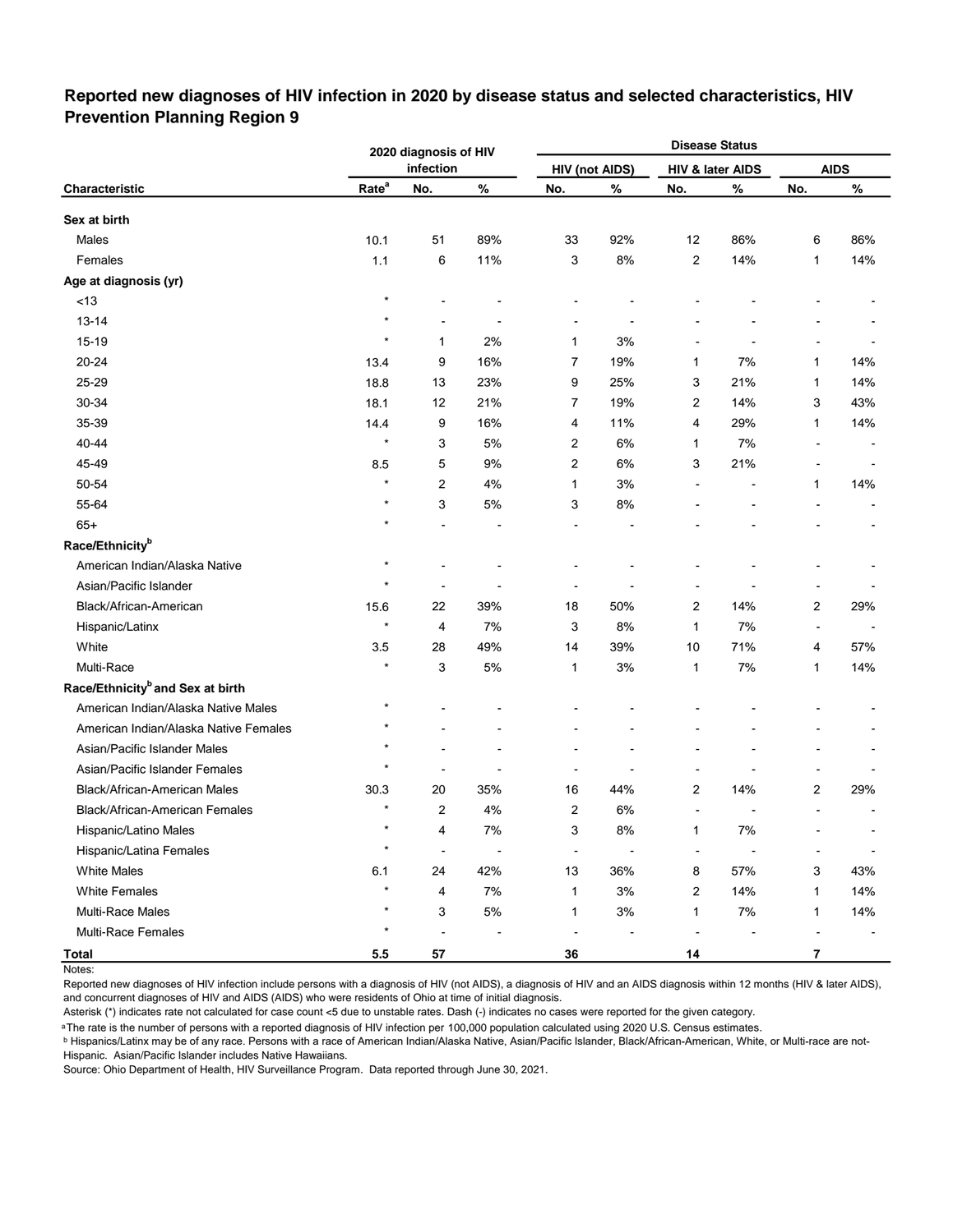### **Reported new diagnoses of HIV infection in 2020 by disease status and transmission category, HIV Prevention Planning Region 9**

|                                          |        | 2020 diagnosis of    |                |                       |                | <b>Disease Status</b>    |                          |             |
|------------------------------------------|--------|----------------------|----------------|-----------------------|----------------|--------------------------|--------------------------|-------------|
|                                          |        | <b>HIV infection</b> |                | <b>HIV (not AIDS)</b> |                | HIV & later AIDS         |                          | <b>AIDS</b> |
| <b>Transmission Category<sup>a</sup></b> | No.    | %                    | No.            | ℅                     | No.            | %                        | No.                      | %           |
| Male adult or adolescent                 |        |                      |                |                       |                |                          |                          |             |
| Male-to-male sexual contact              | 27     | 53%                  | 17             | 52%                   | 8              | 67%                      | $\overline{2}$           | 33%         |
| Injection drug use (IDU)                 |        |                      |                |                       |                |                          | $\blacksquare$           |             |
| Male-to-male sexual contact and IDU      | 4      | 8%                   | 4              | 12%                   | $\blacksquare$ | $\overline{\phantom{a}}$ | $\blacksquare$           |             |
| Heterosexual contact                     | 2      | 4%                   | 1              | 3%                    | 1              | 8%                       | $\overline{\phantom{a}}$ |             |
| Other/unknown                            | 18     | 35%                  | 11             | 33%                   | 3              | 25%                      | 4                        | 67%         |
| Subtotal                                 | 51     | 100%                 | 33             | 100%                  | 12             | 100%                     | 6                        | 100%        |
| Female adult or adolescent               |        |                      |                |                       |                |                          |                          |             |
| Injection drug use                       | $\sim$ |                      | $\blacksquare$ |                       |                |                          |                          |             |
| Heterosexual contact                     | 3      | 50%                  | 2              | 67%                   | 1              | 50%                      |                          |             |
| Other/unknown                            | 3      | 50%                  | 1              | 33%                   | 1              | 50%                      | 1                        | 100%        |
| Subtotal                                 | 6      | 100%                 | 3              | 100%                  | $\overline{2}$ | 100%                     | 1                        | 100%        |
| Child (<13 yrs at diagnosis)             |        |                      |                |                       |                |                          |                          |             |
| Perinatal                                |        |                      |                |                       |                |                          |                          |             |
| Other/unknown                            |        |                      |                | ۰                     |                |                          | ۰                        |             |
| Subtotal                                 |        |                      |                |                       |                |                          | $\blacksquare$           |             |
| <b>Total</b>                             | 57     |                      | 36             |                       | 14             |                          | 7                        |             |

## **Reported new diagnoses of HIV infection in 2020 by disease status and exposure category, HIV Prevention Planning Region 9**

|                                                          |                | 2020 diagnosis of    |                          |     |                          | <b>Disease Status</b>       |     |             |
|----------------------------------------------------------|----------------|----------------------|--------------------------|-----|--------------------------|-----------------------------|-----|-------------|
|                                                          |                | <b>HIV</b> infection | <b>HIV (not AIDS)</b>    |     |                          | <b>HIV &amp; later AIDS</b> |     | <b>AIDS</b> |
| <b>Exposure Category</b>                                 | No.            | %                    | No.                      | %   | No.                      | %                           | No. | %           |
| Male-to-male sexual contact only                         | 27             | 47%                  | 17                       | 47% | 8                        | 57%                         | 2   | 29%         |
| Injection drug use (IDU) only                            | -              |                      | $\overline{\phantom{0}}$ |     | $\sim$                   |                             |     |             |
| Heterosexual contact only                                | 5              | 9%                   | 3                        | 8%  | 2                        | 14%                         |     |             |
| Male-to-male sexual contact & IDU                        | 4              | 7%                   | 4                        | 11% | $\overline{\phantom{0}}$ | -                           |     |             |
| <b>IDU &amp; Heterosexual contact</b>                    |                |                      |                          |     | -                        |                             |     |             |
| Male-to-male sexual contact & Heterosexual contact       |                | -                    |                          |     |                          |                             |     |             |
| Male-to-male sexual contact & IDU & Heterosexual contact | $\blacksquare$ | -                    | $\overline{\phantom{0}}$ |     |                          |                             |     |             |
| Perinatal exposure                                       | -              |                      | $\overline{\phantom{0}}$ |     | $\sim$                   |                             |     |             |
| Other/unknown                                            | 21             | 37%                  | 12                       | 33% | 4                        | 29%                         | 5   | 71%         |
| <b>Total</b>                                             | 57             |                      | 36                       |     | 14                       |                             |     |             |

Notes:

Reported new diagnoses of HIV infection include persons with a diagnosis of HIV (not AIDS), a diagnosis of HIV and an AIDS diagnosis within 12 months (HIV & later AIDS), and concurrent diagnoses of HIV and AIDS (AIDS) who were residents of Ohio at time of initial diagnosis.

Dash (-) indicates no cases were reported for the given category.

a Transmission categories are mutually exclusive, hierarchical risk categories determined by the CDC and system-calculated using sex at birth and risk factor history to determine mode of transmission. A person with multiple risks is only represented in the highest category based on the CDC hierarchical algorithm. Thus, transgender women are included in the male-to-male sexual contact transmission category if assigned male at birth and risk factor history indicates sex with males. Please note this is for the categorization of HIV transmission categories only and not to describe sexual orientation.

**b** Exposure categories are mutually exclusive risk categories. All possible combinations of risks are represented among exposure categories. A person with multiple risks is represented in the exposure category identifying all the reported ways in which that person may have been exposed to HIV.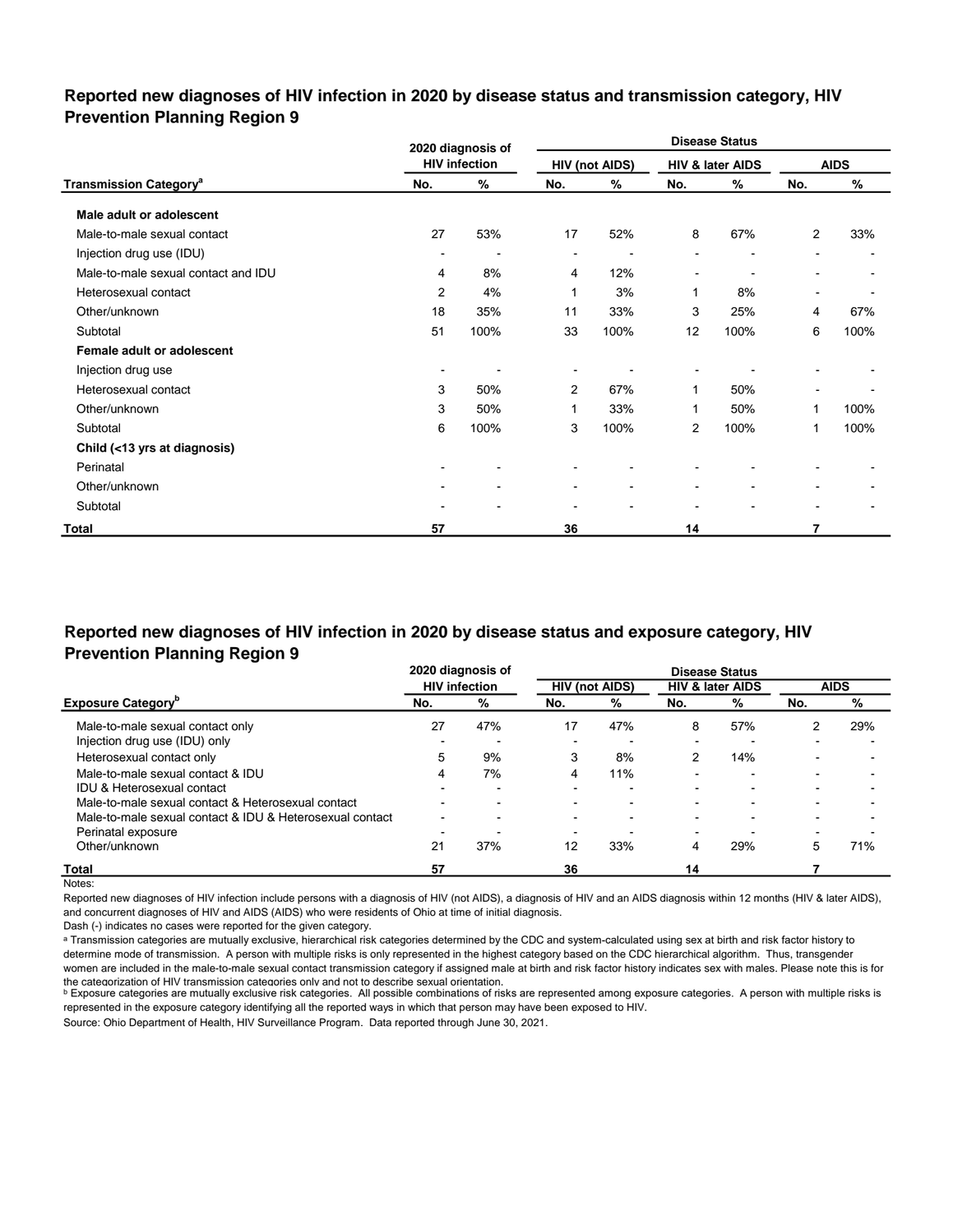|                       | American Indian/Alaska Native |                          |                          | <b>Asian/Pacific Islander</b> |                          |        | <b>Black/African-American</b> |     |                          |                   | <b>Hispanic/Latinx<sup>ª</sup></b> |                          |                   | White       |     |                   | <b>Multi-Race</b> |     |
|-----------------------|-------------------------------|--------------------------|--------------------------|-------------------------------|--------------------------|--------|-------------------------------|-----|--------------------------|-------------------|------------------------------------|--------------------------|-------------------|-------------|-----|-------------------|-------------------|-----|
| Age at diagnosis (yr) | Rate <sup>b</sup>             | No.                      | %                        | Rate <sup>b</sup>             | No.                      | %      | Rate <sup>r</sup>             | No. | %                        | Rate <sup>b</sup> | No.                                | %                        | Rate <sup>b</sup> | No.         | ℅   | Rate <sup>b</sup> | No.               | %   |
| < 13                  | $\star$                       | $\overline{\phantom{0}}$ | $\overline{\phantom{a}}$ |                               | $\overline{\phantom{0}}$ |        |                               |     | $\overline{\phantom{a}}$ |                   | $\overline{\phantom{0}}$           |                          |                   |             |     |                   |                   |     |
| $13 - 14$             |                               |                          | $\sim$                   |                               |                          |        |                               |     | $\overline{\phantom{a}}$ |                   |                                    |                          |                   |             |     |                   |                   |     |
| $15 - 19$             |                               | $\overline{\phantom{0}}$ | $\sim$                   |                               | $\,$ $\,$                |        |                               |     | 5%                       | $\ast$            | $\,$ $\,$                          | $\,$                     |                   |             | . . |                   |                   |     |
| $20 - 24$             |                               |                          | $\sim$                   |                               |                          | $\sim$ | 54.9                          | 6   | 27%                      | $\star$           | 2                                  | 50%                      | $\ast$            |             | 4%  |                   |                   |     |
| 25-29                 |                               |                          |                          |                               |                          |        | $\star$                       |     | 18%                      | $\star$           |                                    | 25%                      | 13.7              |             | 25% |                   |                   | 33% |
| 30-34                 |                               |                          | $\,$ $\,$                |                               |                          |        |                               |     | 18%                      | $\star$           |                                    | $\blacksquare$           | 11.8              | 6           | 21% |                   | $\overline{2}$    | 67% |
| 35-39                 |                               |                          | $\sim$                   |                               |                          |        |                               | ◠   | 14%                      | $\ast$            |                                    | $\overline{\phantom{a}}$ | 12.3              | 6           | 21% |                   |                   |     |
| 40-44                 |                               |                          | $\sim$                   |                               | $\overline{\phantom{a}}$ |        | $\star$                       |     | 5%                       | *                 |                                    | 25%                      | $\star$           |             | 4%  | $\star$           |                   |     |
| 45-49                 |                               |                          |                          |                               |                          |        |                               |     | 9%                       | $\ast$            |                                    |                          | $\ast$            | $\sim$<br>5 | 11% |                   |                   |     |
| 50-54                 |                               | $\overline{\phantom{0}}$ |                          |                               |                          |        |                               |     | $\overline{\phantom{a}}$ |                   |                                    |                          |                   | ◠           | 7%  |                   |                   |     |
| 55-64                 |                               |                          | $\sim$                   |                               | $\overline{\phantom{0}}$ |        |                               |     | 5%                       | *                 |                                    | $\blacksquare$           |                   | ົ           | 7%  |                   |                   |     |
| $65+$                 |                               |                          | $\sim$                   |                               | $\overline{\phantom{0}}$ |        | $\ast$                        |     | $\overline{\phantom{a}}$ | $\star$           |                                    |                          | $\ast$            |             |     |                   |                   |     |
| Total                 |                               |                          |                          |                               |                          |        | 15.6                          | 22  |                          |                   |                                    |                          | 3.5               | 28          |     |                   |                   |     |

Reported new diagnoses of HIV infection include persons with a diagnosis of HIV (not AIDS), a diagnosis of HIV and an AIDS diagnosis within 12 months (HIV & later AIDS), and concurrent diagnoses of HIV and AIDS (AIDS) who of initial diagnosis.

|                                           |                                            |                          |                                  |                          |                                   | 2020 diagnosis of HIV infection |                                  |                |           |      |                   |        |
|-------------------------------------------|--------------------------------------------|--------------------------|----------------------------------|--------------------------|-----------------------------------|---------------------------------|----------------------------------|----------------|-----------|------|-------------------|--------|
|                                           | American<br>Indian/Alaska<br><b>Native</b> |                          | <b>Asian/Pacific</b><br>Islander |                          | <b>Black/African-</b><br>American |                                 | Hispanic/<br>Latinx <sup>a</sup> |                | White     |      | <b>Multi-Race</b> |        |
| <b>Transmission Category</b> <sup>c</sup> | No.                                        | ℅                        | No.                              | %                        | No.                               | %                               | No.                              | %              | No.       | %    | No.               | %      |
| Male adult or adolescent                  |                                            |                          |                                  |                          |                                   |                                 |                                  |                |           |      |                   |        |
| Male-to-male sexual contact               | $\,$ $\,$                                  | $\overline{\phantom{a}}$ | $\sim$                           | $\overline{\phantom{a}}$ | 14                                | 70%                             |                                  | 25%            | 9         | 38%  | 3                 | 100%   |
| Injection drug use (IDU)                  | $\sim$                                     | $\sim$                   | $\sim$                           | $\overline{\phantom{a}}$ |                                   |                                 |                                  |                |           |      | $\,$              | $\sim$ |
| Male-to-male sexual contact and IDU       | $\blacksquare$                             |                          | $\sim$                           | $\overline{\phantom{a}}$ |                                   |                                 |                                  | 25%            | 3         | 13%  | $\blacksquare$    | $\sim$ |
| Heterosexual contact                      | ۰                                          |                          | $\sim$                           | $\overline{\phantom{a}}$ |                                   | 5%                              |                                  | 25%            |           |      | $\,$              | $\sim$ |
| Other/unknown                             |                                            |                          | $\sim$                           | $\overline{\phantom{a}}$ | 5                                 | 25%                             |                                  | 25%            | 12        | 50%  |                   | $\sim$ |
| Subtotal                                  |                                            |                          |                                  |                          | 20                                | 100%                            |                                  | 100%           | 24        | 100% | 3                 | 100%   |
| Female adult or adolescent                |                                            |                          |                                  |                          |                                   |                                 |                                  |                |           |      |                   |        |
| Injection drug use                        | ۰                                          |                          | $\,$ $\,$                        |                          |                                   |                                 |                                  |                |           |      |                   |        |
| Heterosexual contact                      | ۰                                          |                          | $\sim$                           | $\overline{\phantom{a}}$ | $\mathbf{2}^{\circ}$              | 100%                            | $\,$ $\,$                        | $\blacksquare$ |           | 25%  |                   | $\sim$ |
| Other/unknown                             | ۰                                          |                          | $\sim$                           | $\overline{\phantom{a}}$ |                                   |                                 | $\overline{\phantom{a}}$         |                | 3         | 75%  | $\,$              | $\sim$ |
| Subtotal                                  |                                            |                          |                                  |                          | $\mathbf{2}$                      | 100%                            |                                  |                |           | 100% |                   |        |
| Child (<13 yrs at diagnosis)              |                                            |                          |                                  |                          |                                   |                                 |                                  |                |           |      |                   |        |
| Perinatal                                 | $\sim$                                     |                          | $\sim$                           | $\overline{\phantom{a}}$ | $\sim$                            | $\overline{\phantom{a}}$        | $\,$ $\,$                        |                | $\sim$    |      | $\,$              |        |
| Other/unknown                             | ۰                                          |                          | $\sim$                           | $\overline{\phantom{a}}$ | . .                               |                                 | $\,$ $\,$                        | $\blacksquare$ | $\,$ $\,$ |      |                   |        |
| Subtotal                                  | ۰.                                         |                          | $\overline{\phantom{a}}$         |                          |                                   |                                 | $\overline{\phantom{a}}$         |                |           |      |                   |        |
| Total                                     |                                            |                          | $\overline{\phantom{0}}$         |                          | 22                                |                                 |                                  |                | 28        |      | 3                 |        |

© Transmission categories are mutually exclusive, hierarchical risk categories determined by the CDC and system-calculated using sex at birth and risk factor history to determine mode of transmission. A person with multip highest category based on the CDC hierarchical algorithm. Thus, transgender women are included in the male-to-male sexual contact transmission category if assigned male at birth and risk factor history indicates sex with m categorization of HIV transmission categories only and not to describe sexual orientation.

## **Reported new diagnoses of HIV infection in 2020 by race/ethnicity and age at diagnosis, HIV Prevention Planning Region 9**

d Exposure categories are mutually exclusive risk categories. All possible combinations of risks are represented among exposure categories. A person with multiple risks is represented in the exposure category identifying a person may have been exposed to HIV.

Source: Ohio Department of Health, HIV Surveillance Program. Data reported through June 30, 2021.

#### **2020 diagnosis of HIV infection**

## **Reported new diagnoses of HIV infection in 2020 by race/ethnicity and transmission category, HIV Prevention Planning Region 9**

|                                                          |                                            |     |        |                                                                                                    |        |     | 2020 diagnosis of HIV infection |     |       |     |                          |                   |
|----------------------------------------------------------|--------------------------------------------|-----|--------|----------------------------------------------------------------------------------------------------|--------|-----|---------------------------------|-----|-------|-----|--------------------------|-------------------|
|                                                          | American<br>Indian/Alaska<br><b>Native</b> |     |        | <b>Black/African-</b><br>Asian/Pacific<br>Hispanic/<br>Islander<br>American<br>Latinx <sup>a</sup> |        |     |                                 |     | White |     |                          | <b>Multi-Race</b> |
| <b>Exposure Category</b> <sup>o</sup>                    | No.                                        | %   | No.    | %                                                                                                  | No.    | %   | No.                             | %   | No.   |     | No.                      | %                 |
| Male-to-male sexual contact only                         |                                            |     | $\sim$ |                                                                                                    | 14     | 64% |                                 | 25% | 9     | 32% | 3                        | 100%              |
| Injection drug use (IDU) only                            | $\sim$                                     |     | $\sim$ | . .                                                                                                | . .    |     | $\overline{\phantom{0}}$        |     |       |     |                          |                   |
| Heterosexual contact only                                | $\,$                                       |     | $\sim$ | $\,$ $\,$                                                                                          | 3      | 14% |                                 | 25% |       | 4%  |                          |                   |
| Male-to-male sexual contact & IDU                        | $\sim$                                     |     | $\sim$ | $\overline{\phantom{a}}$                                                                           |        | . . |                                 | 25% |       | 11% |                          | $\sim$            |
| IDU & Heterosexual contact                               | $\overline{\phantom{0}}$                   |     | $\sim$ | $\overline{\phantom{0}}$                                                                           | $\sim$ |     |                                 |     |       |     | $\overline{\phantom{0}}$ | $\sim$            |
| Male-to-male sexual contact & Heterosexual contact       |                                            |     |        |                                                                                                    |        |     | $\blacksquare$                  |     |       |     |                          |                   |
| Male-to-male sexual contact & IDU & Heterosexual contact | $\sim$                                     |     |        | . .                                                                                                |        | . . | $\overline{\phantom{0}}$        |     |       |     |                          |                   |
| Perinatal exposure                                       | $\sim$                                     | . . | $\sim$ | $\sim$                                                                                             | $\sim$ | -   | $\overline{\phantom{0}}$        |     |       |     |                          | $\sim$            |
| Other/unknown                                            | $\sim$                                     |     | $\sim$ | . .                                                                                                | 5      | 23% |                                 | 25% | 15    | 54% |                          |                   |
| Total                                                    |                                            |     |        |                                                                                                    | 22     |     |                                 |     | 28    |     |                          |                   |
| Notes:                                                   |                                            |     |        |                                                                                                    |        |     |                                 |     |       |     |                          |                   |

### **Reported new diagnoses of HIV infection in 2020 by race/ethnicity and exposure category, HIV Prevention Planning Region 9**

Asterisk (\*) indicates rate not calculated because census data unavailable or for case count <5 due to unstable rates. Dash (-) indicates no cases were reported for the given category.

a Hispanics/Latinx may be of any race. Persons with a race of American Indian/Alaska Native, Asian/Pacific Islander, Black/African-American, White, or Multi-race are not-Hispanic. Asian/Pacific Islander includes Native Haw

ᵇ The rate is the number of persons with a reported diagnosis of HIV infection per 100,000 population calculated using 2020 U.S. Census estimates.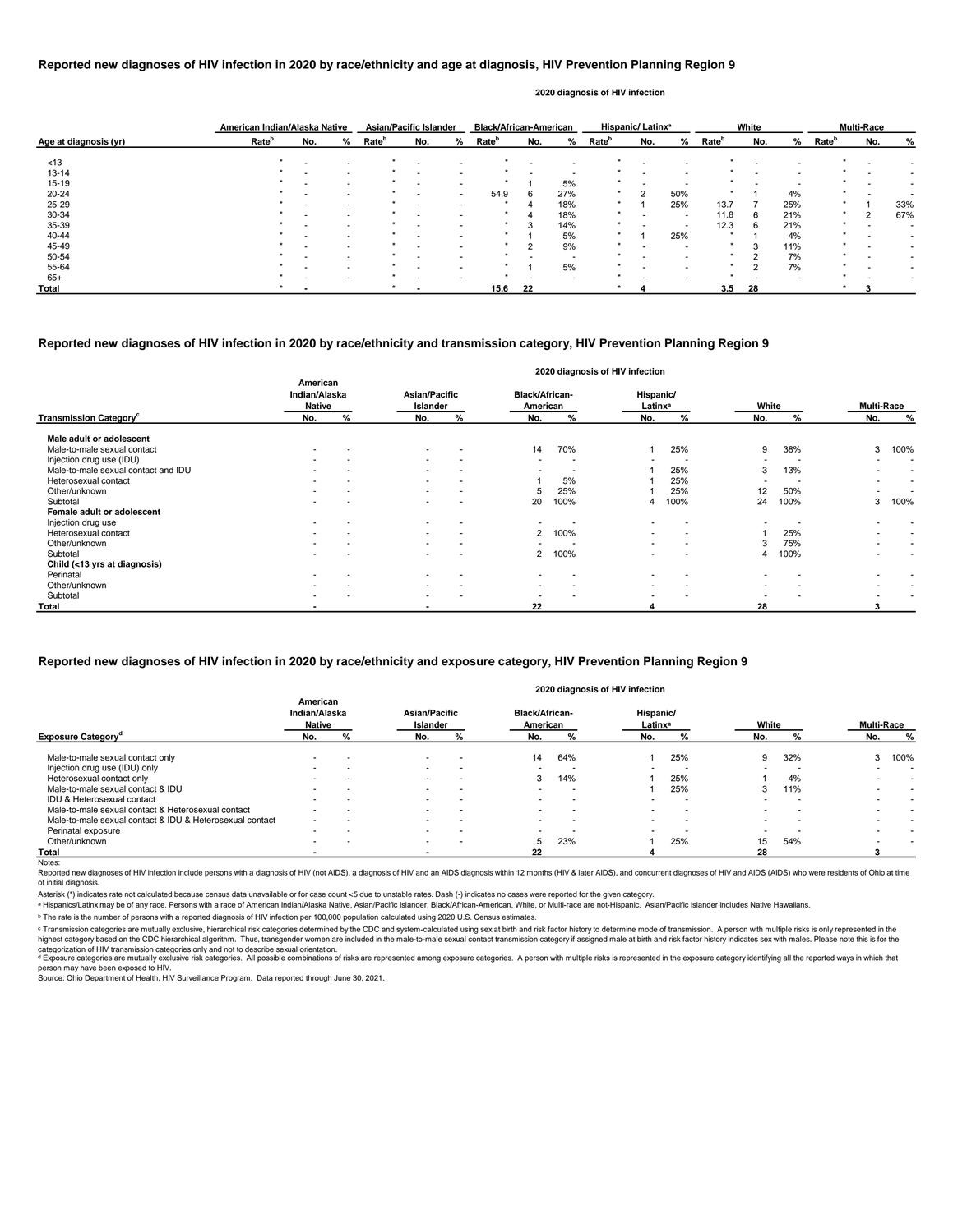# **Trends in reported new diagnoses of HIV infection by year of diagnosis (2016-2020) and cumulative diagnoses by selected characteristics, HIV Prevention Planning Region 9**

|                                              |                   | 2016           |                |                   | 2017           |                          |                   | 2018           |                          |                   | 2019           |                |                   | 2020 |                | Cumulative<br><b>Diagnoses</b> |         |
|----------------------------------------------|-------------------|----------------|----------------|-------------------|----------------|--------------------------|-------------------|----------------|--------------------------|-------------------|----------------|----------------|-------------------|------|----------------|--------------------------------|---------|
| Characteristic                               | Rate <sup>a</sup> | No.            | %              | Rate <sup>a</sup> | No.            | %                        | Rate <sup>a</sup> | No.            | %                        | Rate <sup>a</sup> | No.            | %              | Rate <sup>a</sup> | No.  | %              | No.                            | %       |
| Sex at birth                                 |                   |                |                |                   |                |                          |                   |                |                          |                   |                |                |                   |      |                |                                |         |
| Males                                        | 10.2              | 51             | 74%            | 14.0              | 70             | 85%                      | 16.1              | 81             | 92%                      | 19.7              | 99             | 82%            | 10.1              | 51   | 89%            | 2,693                          | 82%     |
| Females                                      | 3.4               | 18             | 26%            | 2.3               | 12             | 15%                      | 1.3               | 7              | 8%                       | 4.1               | 22             | 18%            | 1.1               | 6    | 11%            | 580                            | 18%     |
| Age at diagnosis (yr)                        |                   |                |                |                   |                |                          |                   |                |                          |                   |                |                |                   |      |                |                                |         |
| <13                                          |                   |                |                |                   |                |                          |                   |                |                          |                   |                |                |                   |      |                | 39                             | 1%      |
| 13-14                                        |                   |                |                |                   |                |                          |                   |                |                          |                   |                |                |                   |      |                | 5                              | $< 1\%$ |
| 15-19                                        |                   | 4              | 6%             | 7.4               | 5              | 6%                       | 10.3              | 7              | 8%                       | 13.4              | 9              | 7%             |                   |      | 2%             | 147                            | 4%      |
| 20-24                                        | 20.5              | 14             | 20%            | 32.4              | 22             | 27%                      | 25.1              | 17             | 19%                      | 40.2              | 27             | 22%            | 13.4              | 9    | 16%            | 448                            | 14%     |
| 25-29                                        | 25.0              | 17             | 25%            | 21.7              | 15             | 18%                      | 18.6              | 13             | 15%                      | 33.0              | 23             | 19%            | 18.8              | 13   | 23%            | 572                            | 17%     |
| 30-34                                        | 14.3              | 9              | 13%            | 9.5               | 6              | 7%                       | 20.4              | 13             | 15%                      | 30.8              | 20             | 17%            | 18.1              | 12   | 21%            | 540                            | 16%     |
| 35-39                                        | 10.0              | 6              | 9%             | 13.1              | 8              | 10%                      | 19.3              | 12             | 14%                      | 19.3              | 12             | 10%            | 14.4              | 9    | 16%            | 499                            | 15%     |
| 40-44                                        | 10.6              | 6              | 9%             | $\star$           | 3              | 4%                       | $\ast$            | 3              | 3%                       | 14.2              | 8              | 7%             | $\star$           | 3    | 5%             | 393                            | 12%     |
| 45-49                                        | $\star$           | 3              | 4%             | 11.0              | 7              | 9%                       | 17.6              | 11             | 13%                      | 11.5              | 7              | 6%             | 8.5               | 5    | 9%             | 292                            | 9%      |
| 50-54                                        | 7.1               | 5              | 7%             | 7.3               | 5              | 6%                       | 7.6               | 5              | 6%                       | 10.9              | 7              | 6%             |                   | 2    | 4%             | 168                            | 5%      |
| 55-64                                        | $\star$           | $\overline{2}$ | 3%             | 4.9               | 7              | 9%                       | 4.2               | 6              | 7%                       | $4.2\,$           | 6              | 5%             |                   | 3    | 5%             | 123                            | 4%      |
| $65+$                                        |                   | 3              | 4%             | $\star$           | 4              | 5%                       |                   | 1              | 1%                       |                   | 2              | 2%             |                   |      |                | 47                             | 1%      |
| Race/Ethnicity <sup>b</sup>                  |                   |                |                |                   |                |                          |                   |                |                          |                   |                |                |                   |      |                |                                |         |
| American Indian/Alaska Native                |                   |                |                |                   |                |                          |                   |                |                          |                   |                |                |                   |      |                | 2                              | $< 1\%$ |
| Asian/Pacific Islander                       |                   |                | 1%             |                   | 3              | 4%                       |                   | 2              | 2%                       |                   |                |                |                   |      |                | 16                             | $< 1\%$ |
| Black/African-American                       | 21.8              | 30             | 43%            | 18.8              | 26             | 32%                      | 30.2              | 42             | 48%                      | 33.7              | 47             | 39%            | 15.6              | 22   | 39%            | 1,338                          | 41%     |
| Hispanic/Latinx                              | $\star$           | 3              | 4%             | $\star$           | 4              | 5%                       | $^\ast$           | 4              | 5%                       | $\ast$            | $\overline{2}$ | 2%             | $\ast$            | 4    | 7%             | 64                             | 2%      |
| White                                        | 3.8               | 31             | 45%            | 5.4               | 44             | 54%                      | 3.8               | 31             | 35%                      | 7.6               | 62             | 51%            | 3.5               | 28   | 49%            | 1,761                          | 54%     |
| Multi-Race                                   |                   | 4              | 6%             | 20.2              | 5              | 6%                       | 35.3              | 9              | 10%                      | 38.4              | 10             | 8%             |                   | 3    | 5%             | 87                             | 3%      |
| Unknown                                      |                   |                |                |                   |                |                          |                   |                |                          |                   |                |                |                   |      |                | 5                              | $< 1\%$ |
| Race/Ethnicity <sup>b</sup> and Sex at birth |                   |                |                |                   |                |                          |                   |                |                          |                   |                |                |                   |      |                |                                |         |
| American Indian/Alaska Native Males          |                   |                |                |                   |                |                          |                   |                |                          |                   |                |                |                   |      |                |                                | $< 1\%$ |
| American Indian/Alaska Native Females        |                   |                |                |                   |                |                          |                   |                |                          |                   |                |                |                   |      |                |                                | $< 1\%$ |
| Asian/Pacific Islander Males                 |                   |                | 1%             |                   | $\overline{2}$ | 2%                       |                   | 2              | 2%                       |                   |                |                |                   |      |                | 15                             | $< 1\%$ |
| Asian/Pacific Islander Females               |                   |                |                |                   |                | 1%                       |                   |                |                          |                   |                |                |                   |      |                | 1                              | $< 1\%$ |
| Black/African-American Males                 | 32.3              | 21             | 30%            | 33.7              | 22             | 27%                      | 58.2              | 38             | 43%                      | 55.0              | 36             | 30%            | 30.3              | 20   | 35%            | 1,002                          | 31%     |
| Black/African-American Females               | 12.4              | 9              | 13%            |                   | 4              | 5%                       |                   | Δ              | 5%                       | 14.9              | 11             | $9\%$          |                   | 2    | $4\%$          | 336                            | 10%     |
| Hispanic/Latino Males                        | $\star$           | 3              | $4\%$          | $^\star$          | $\overline{4}$ | $5\%$                    |                   | $\overline{4}$ | $5\%$                    |                   | $\overline{c}$ | $2\%$          |                   | 4    | $7\%$          | 60                             | 2%      |
| Hispanic/Latina Females                      |                   |                | $\blacksquare$ | $\star$           |                | $\overline{\phantom{a}}$ | $\star$           |                | $\overline{\phantom{a}}$ | $\star$           |                | $\overline{a}$ | $\star$           |      | $\sim$         | 4                              | $< 1\%$ |
| <b>White Males</b>                           | 6.0               | 24             | 35%            | 9.8               | 39             | 48%                      | 7.3               | 29             | 33%                      | 13.3              | 53             | 44%            | 6.1               | 24   | 42%            | 1,545                          | 47%     |
| <b>White Females</b>                         | 1.7               | $\overline{7}$ | 10%            | $1.2$             | 5              | $6\%$                    | $\star$           | 2              | 2%                       | $2.2\,$           | 9              | 7%             |                   | 4    | 7%             | 216                            | 7%      |
| Multi-Race Males                             |                   | $\overline{2}$ | $3%$           | $\star$           | 3              | 4%                       | 63.4              | 8              | 9%                       | 62.5              | 8              | 7%             |                   | 3    | $5\%$          | 67                             | 2%      |
| Multi-Race Females                           |                   | $\overline{2}$ | 3%             | $\star$           | $\overline{2}$ | $2\%$                    | $\star$           | $\mathbf{1}$   | 1%                       |                   | $\overline{c}$ | $2\%$          |                   |      | $\blacksquare$ | 20                             | 1%      |
| Unknown                                      |                   |                |                | $^\star$          |                | $\overline{\phantom{a}}$ | $\star$           |                |                          |                   |                |                |                   |      |                | 5                              | $< 1\%$ |
| <b>Total</b>                                 | 6.7               | 69             |                | 8.0               | 82             |                          | 8.5               | 88             |                          | 11.7              | 121            |                | $5.5\,$           | 57   |                | 3,273                          |         |
| Notes:                                       |                   |                |                |                   |                |                          |                   |                |                          |                   |                |                |                   |      |                |                                |         |

**Diagnoses of HIV Infection by Year**

Reported new diagnoses of HIV infection include persons with a diagnosis of HIV (not AIDS), a diagnosis of HIV and an AIDS diagnosis within 12 months (HIV & later AIDS), and concurrent diagnoses of HIV and AIDS (AIDS) who were residents of Ohio at time of initial diagnosis. Diagnoses of HIV infection by year (2016-2020) represent all reported cases diagnosed in each year; cumulative diagnoses represent

all reported HIV and/or AIDS cases diagnosed since the beginning of the epidemic through 2020.

Asterisk (\*) indicates rate not calculated for case count <5 due to unstable rates. Dash (-) indicates no cases were reported for the given category.

 $\,{}^{\rm a}$  The rate is the number of persons with a reported diagnosis of HIV infection per 100,000 population calculated using U.S. Census estimates for that year.

ᵇ Hispanics/Latinx may be of any race. Persons with a race of American Indian/Alaska Native, Asian/Pacific Islander, Black/African-American, White, or Multi-race are not-Hispanic. Asian/Pacific Islander includes Native Hawaiians.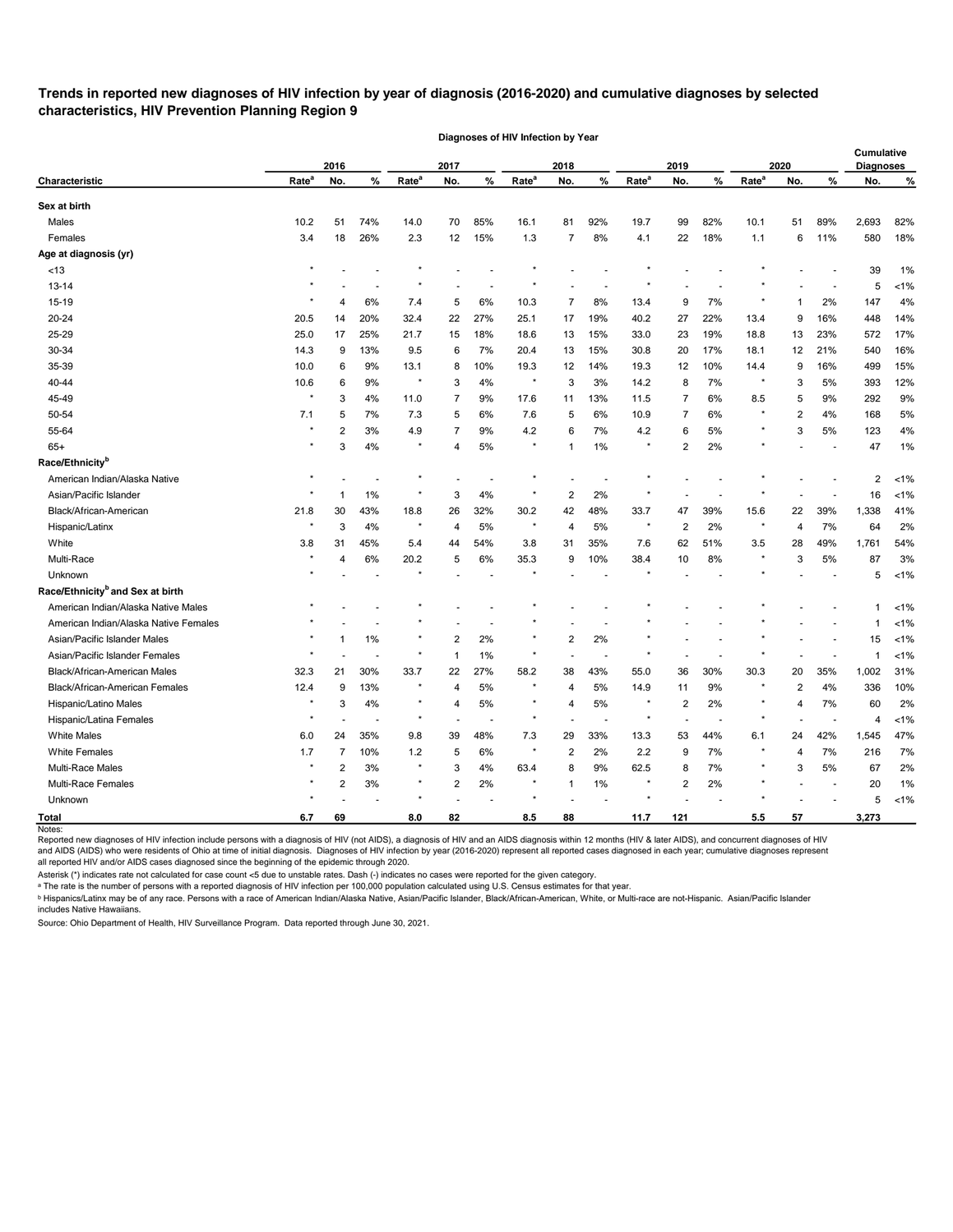**Trends in reported new diagnoses of HIV infection by year of diagnosis (2016-2020) and cumulative diagnoses by transmission category, HIV Prevention Planning Region 9**

**Diagnoses of HIV Infection by Year**

|                                          |     | 2016 | 2017 |      | 2018                     |                          | 2019 |      | 2020 |                          | <b>Cumulative</b><br><b>Diagnoses</b> |      |
|------------------------------------------|-----|------|------|------|--------------------------|--------------------------|------|------|------|--------------------------|---------------------------------------|------|
| <b>Transmission Category<sup>a</sup></b> | No. | %    | No.  | %    | No.                      | %                        | No.  | %    | No.  | %                        | No.                                   | %    |
| Male adult or adolescent                 |     |      |      |      |                          |                          |      |      |      |                          |                                       |      |
| Male-to-male sexual contact              | 38  | 75%  | 48   | 69%  | 56                       | 69%                      | 59   | 60%  | 27   | 53%                      | 1,893                                 | 71%  |
| Injection drug use (IDU)                 | 2   | 4%   |      | 1%   | $\overline{\phantom{a}}$ | $\overline{\phantom{a}}$ | 5    | 5%   | $\,$ | $\overline{\phantom{a}}$ | 98                                    | 4%   |
| Male-to-male sexual contact and IDU      |     | 2%   | 5    | 7%   | 4                        | 5%                       | 6    | 6%   | 4    | 8%                       | 155                                   | 6%   |
| Heterosexual contact                     | 2   | 4%   |      | . .  | 2                        | 2%                       | 2    | 2%   | 2    | 4%                       | 133                                   | 5%   |
| Other/unknown                            | 8   | 16%  | 16   | 23%  | 19                       | 23%                      | 27   | 27%  | 18   | 35%                      | 391                                   | 15%  |
| Subtotal                                 | 51  | 100% | 70   | 100% | 81                       | 100%                     | 99   | 100% | 51   | 100%                     | 2,670                                 | 100% |
| Female adult or adolescent               |     |      |      |      |                          |                          |      |      |      |                          |                                       |      |
| Injection drug use                       | 3   | 17%  | 3    | 25%  |                          | 14%                      | 2    | 9%   |      |                          | 84                                    | 15%  |
| Heterosexual contact                     | 13  | 72%  | 6    | 50%  | 5                        | 71%                      | 18   | 82%  | 3    | 50%                      | 437                                   | 77%  |
| Other/unknown                            | 2   | 11%  | 3    | 25%  |                          | 14%                      | 2    | 9%   | 3    | 50%                      | 43                                    | 8%   |
| Subtotal                                 | 18  | 100% | 12   | 100% | 7                        | 100%                     | 22   | 100% | 6    | 100%                     | 564                                   | 100% |
| Child (<13 yrs at diagnosis)             |     |      |      |      |                          |                          |      |      |      |                          |                                       |      |
| Perinatal                                |     |      |      |      | $\overline{\phantom{a}}$ |                          |      |      |      |                          | 30                                    | 77%  |
| Other/unknown                            |     |      |      |      | $\overline{\phantom{a}}$ |                          |      |      |      | $\overline{\phantom{a}}$ | 9                                     | 23%  |
| Subtotal                                 |     |      |      |      |                          |                          |      |      |      |                          | 39                                    | 100% |
| <b>Total</b>                             | 69  |      | 82   |      | 88                       |                          | 121  |      | 57   |                          | 3,273                                 |      |

**Trends in reported diagnoses of HIV infection by year of diagnosis (2016-2020) and cumulative diagnoses by exposure category, HIV Prevention Planning Region 9**

#### **Diagnoses of HIV Infection by Year**

|                                                          | 2016 |     | 2017 |                          | 2018                     |                          | 2019   |     | 2020 |     | <b>Cumulative</b><br><b>Diagnoses</b> |     |
|----------------------------------------------------------|------|-----|------|--------------------------|--------------------------|--------------------------|--------|-----|------|-----|---------------------------------------|-----|
| <b>Exposure Category</b> <sup>p</sup>                    | No.  | %   | No.  | %                        | No.                      | %                        | No.    | %   | No.  | %   | No.                                   | %   |
| Male-to-male sexual contact only                         | 38   | 55% | 47   | 57%                      | 52                       | 59%                      | 56     | 46% | 27   | 47% | 812.                                  | 55% |
| Injection drug use (IDU) only                            |      | 4%  |      | 1%                       | $\overline{\phantom{0}}$ |                          | ົ<br>3 | 2%  |      | -   | 108                                   | 3%  |
| Heterosexual contact only                                | 15   | 22% | 6    | 7%                       |                          | 8%                       | 20     | 17% | 5    | 9%  | 572                                   | 17% |
| Male-to-male sexual contact & IDU                        |      | 1%  |      | 6%                       |                          | 5%                       | 5      | 4%  | 4    | 7%  | 133                                   | 4%  |
| IDU & Heterosexual contact                               |      | 3%  | -3   | 4%                       |                          | $1\%$                    | 4      | 3%  |      | . . | 74                                    | 2%  |
| Male-to-male sexual contact & Heterosexual contact       |      |     |      | 1%                       | 4                        | 5%                       | 3      | 2%  |      |     | 81                                    | 2%  |
| Male-to-male sexual contact & IDU & Heterosexual contact |      |     |      | $\overline{\phantom{a}}$ | $\blacksquare$           | $\overline{\phantom{a}}$ |        | 1%  |      |     | 22                                    | 1%  |
| Perinatal exposure                                       |      |     |      | $\overline{\phantom{a}}$ | $\overline{\phantom{0}}$ | -                        |        |     |      |     | 32                                    | 1%  |
| Other/unknown                                            | 10   | 14% | 19   | 23%                      | 20                       | 23%                      | 29     | 24% | 21   | 37% | 439                                   | 13% |
| <b>Total</b>                                             | 69   |     | 82   |                          | 88                       |                          | 121    |     | 57   |     | 3,273                                 |     |

Notes:<br>Reported new diagnoses of HIV infection include persons with a diagnosis of HIV (not AIDS), a diagnosis of HIV and an AIDS diagnosis within 12 months (HIV & later AIDS), and concurrent diagnoses of HIV and AIDS (AIDS) who were residents of Ohio at time of initial diagnosis. Diagnoses of HIV infection by year (2016-2020) represent all reported cases diagnosed in each year; cumulative diagnoses represent

all reported HIV and/or AIDS cases diagnosed since the beginning of the epidemic through 2020.<br>Dash (-) indicates no cases were reported for the given category.

a Transmission categories are mutually exclusive, hierarchical risk categories determined by the CDC and system-calculated using sex at birth and risk factor history to determine mode of transmission. A person with multipl is only represented in the highest category based on the CDC hierarchical algorithm. Thus, transgender women are included in the male-to-male sexual contact transmission category if assigned male at birth and risk factor history indicates sex with males. Please note this is for the categorization of HIV transmission categories only and not to describe sexual orientation.

 $^{\rm b}$  Exposure categories are mutually exclusive risk categories. All possible combinations of risks are represented among exposure categories. A person with multiple risks is represented in the exposure

category identifying all the reported ways in which that person may have been exposed to HIV.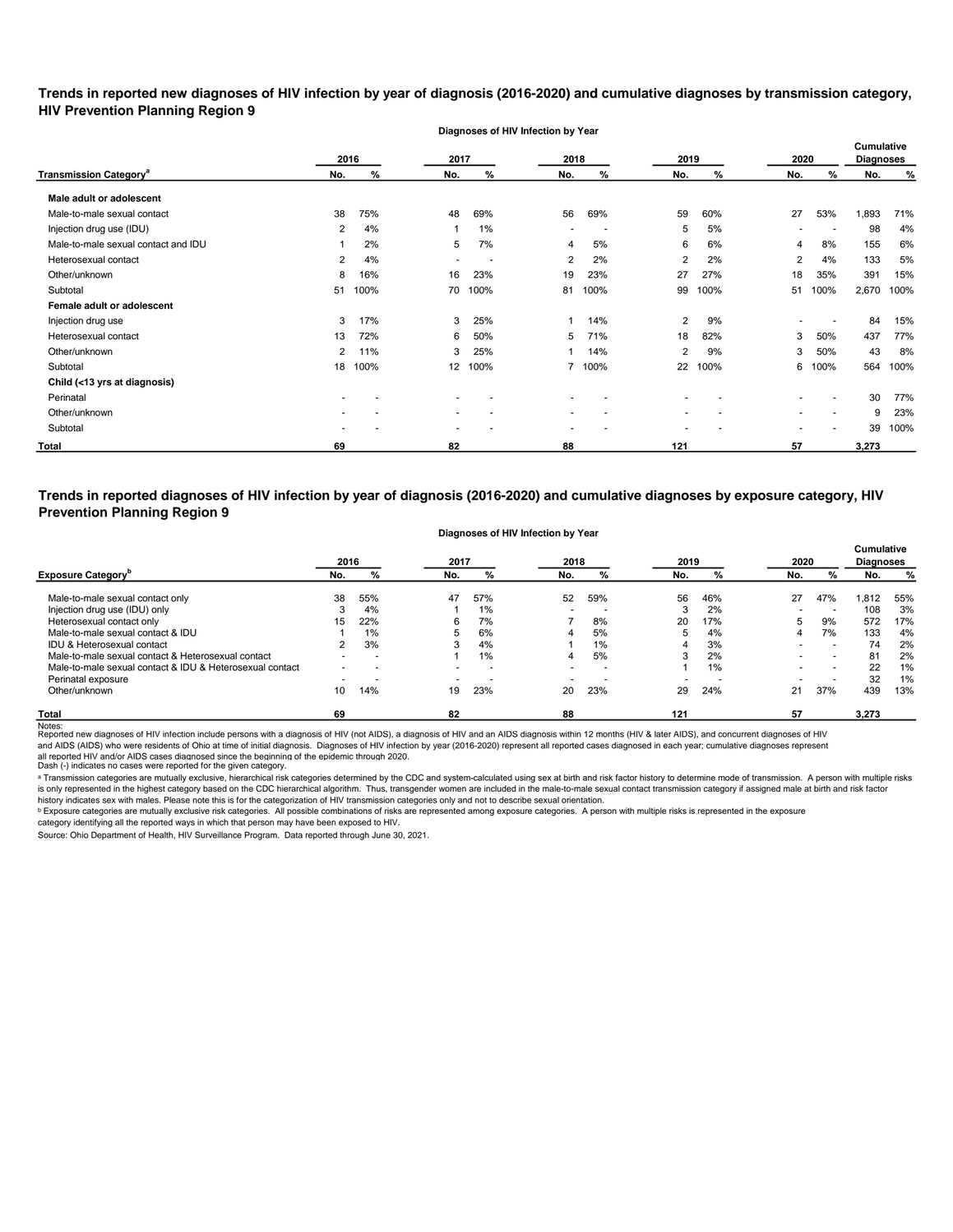# **Reported diagnoses of AIDS in 2020 by time to AIDS diagnosis and selected characteristics, HIV Prevention Planning Region 9**

|                                              |                     |       | <b>AIDS Diagnoses</b>        |      |                                  |       |
|----------------------------------------------|---------------------|-------|------------------------------|------|----------------------------------|-------|
|                                              |                     |       | ≥12 Months after HIV         |      | <12 Months after                 |       |
|                                              | 2020 AIDS diagnosis |       | <b>Diagnosis</b>             |      | <b>HIV Diagnosis<sup>a</sup></b> |       |
| Characteristic                               | No.                 | $\%$  | No.                          | $\%$ | No.                              | %     |
| Sex at birth                                 |                     |       |                              |      |                                  |       |
| Males                                        | 26                  | 84%   | 6                            | 75%  | 20                               | 87%   |
| Females                                      | 5                   | 16%   | 2                            | 25%  | 3                                | 13%   |
| Age at AIDS diagnosis (yr)                   |                     |       |                              |      |                                  |       |
| $<13$                                        |                     |       |                              |      |                                  |       |
| $13 - 14$                                    |                     |       |                              |      |                                  |       |
| $15 - 19$                                    |                     |       | $\qquad \qquad \blacksquare$ |      |                                  |       |
| 20-24                                        | 5                   | 16%   | $\overline{2}$               | 25%  | 3                                | 13%   |
| 25-29                                        | 6                   | 19%   | 1                            | 13%  | 5                                | 22%   |
| 30-34                                        | 6                   | 19%   | $\blacksquare$               |      | 6                                | 26%   |
| 35-39                                        | 6                   | 19%   | 1                            | 13%  | 5                                | 22%   |
| 40-44                                        | 3                   | 10%   | $\overline{2}$               | 25%  | 1                                | 4%    |
| 45-49                                        | 2                   | 6%    | $\blacksquare$               |      | $\overline{2}$                   | 9%    |
| 50-54                                        | $\overline{2}$      | 6%    | 1                            | 13%  | 1                                | 4%    |
| 55-64                                        | 1                   | 3%    | 1                            | 13%  |                                  |       |
| $65+$                                        |                     |       |                              |      |                                  |       |
| Race/Ethnicity <sup>b</sup>                  |                     |       |                              |      |                                  |       |
| American Indian/Alaska Native                |                     |       |                              |      |                                  |       |
| Asian/Pacific Islander                       |                     |       |                              |      |                                  |       |
| Black/African-American                       | 11                  | 35%   | 5                            | 63%  | 6                                | 26%   |
| Hispanic/Latinx                              | $\mathbf{1}$        | 3%    | $\blacksquare$               |      | 1                                | 4%    |
| White                                        | 17                  | 55%   | 3                            | 38%  | 14                               | 61%   |
| Multi-Race                                   | $\overline{2}$      | 6%    |                              |      | $\overline{c}$                   | $9%$  |
| Race/Ethnicity <sup>b</sup> and Sex at birth |                     |       |                              |      |                                  |       |
| American Indian/Alaska Native Males          |                     |       |                              |      |                                  |       |
| American Indian/Alaska Native Females        |                     |       |                              |      |                                  |       |
| Asian/Pacific Islander Males                 |                     |       |                              |      |                                  |       |
| Asian/Pacific Islander Females               |                     |       |                              |      |                                  |       |
| Black/African-American Males                 | 9                   | 29%   | 4                            | 50%  | 5                                | 22%   |
| <b>Black/African-American Females</b>        | $\overline{2}$      | 6%    | 1                            | 13%  | 1                                | 4%    |
| Hispanic/Latino Males                        | $\mathbf{1}$        | 3%    |                              |      | $\mathbf{1}$                     | 4%    |
| Hispanic/Latina Females                      | $\blacksquare$      |       |                              |      | $\overline{\phantom{a}}$         |       |
| <b>White Males</b>                           | 14                  | 45%   | $\overline{\mathbf{c}}$      | 25%  | 12                               | 52%   |
| <b>White Females</b>                         | 3                   | 10%   | 1                            | 13%  | 2                                | $9\%$ |
| Multi-Race Males                             | 2                   | $6\%$ |                              |      | 2                                | $9\%$ |
| Multi-Race Females                           | $\blacksquare$      |       |                              |      |                                  |       |
| <b>Total</b>                                 | 31                  |       | 8                            |      | 23                               |       |

Notes:

Data reflects all persons with an AIDS diagnosis in 2020 regardless of year of HIV infection diagnosis, and who were living in Ohio at the time of initial diagnosis.

ᵃ Includes persons whose diagnoses of HIV infection and AIDS were made at the same time.

<u>b Hispanics/Latinx may be of any race. Persons with a race of American Indian/Alaska Native, Asian/Pacific Islander, Black/African-American, White, or Multi-race are not-</u> Hispanic. Asian/Pacific Islander includes Native Hawaiians.

Dash (-) indicates no cases were reported for the given category.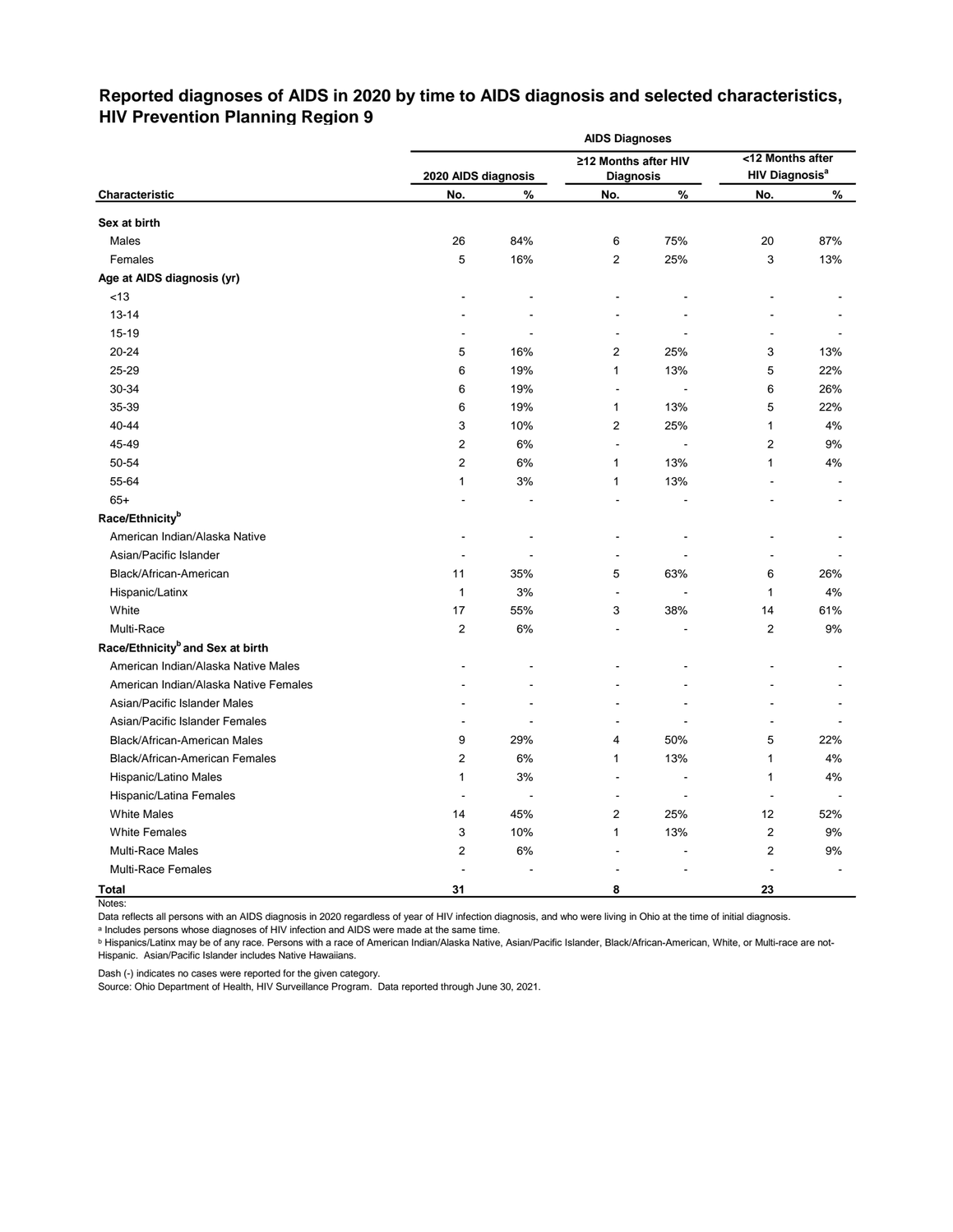## **Reported diagnoses of AIDS in 2020 by time to AIDS diagnosis and transmission category, HIV Prevention Planning Region 9**

|                                           |                     |      | <b>AIDS Diagnoses</b>                    |      |                                                      |      |
|-------------------------------------------|---------------------|------|------------------------------------------|------|------------------------------------------------------|------|
|                                           | 2020 AIDS diagnosis |      | ≥12 Months after HIV<br><b>Diagnosis</b> |      | <12 Months after<br><b>HIV Diagnosis<sup>a</sup></b> |      |
| <b>Transmission Category</b> <sup>b</sup> | No.                 | %    | No.                                      | $\%$ | No.                                                  | %    |
| Male adult or adolescent                  |                     |      |                                          |      |                                                      |      |
| Male-to-male sexual contact               | 14                  | 56%  | 2                                        | 40%  | 12                                                   | 60%  |
| Injection drug use (IDU)                  |                     | 4%   | 1                                        | 20%  | $\overline{\phantom{a}}$                             |      |
| Male-to-male sexual contact and IDU       |                     | 4%   |                                          | 20%  |                                                      |      |
| Heterosexual contact                      | 2                   | 8%   | 1                                        | 20%  | 1                                                    | 5%   |
| Other/unknown                             | 7                   | 28%  | -                                        |      | $\overline{7}$                                       | 35%  |
| Subtotal                                  | 25                  | 100% | 5                                        | 100% | 20                                                   | 100% |
| Female adult or adolescent                |                     |      |                                          |      |                                                      |      |
| Injection drug use                        |                     |      |                                          |      |                                                      |      |
| Heterosexual contact                      | 4                   | 80%  | $\overline{2}$                           | 100% | 2                                                    | 67%  |
| Other/unknown                             |                     | 20%  | $\blacksquare$                           |      | 1                                                    | 33%  |
| Subtotal                                  | 5                   | 100% | 2                                        | 100% | 3                                                    | 100% |
| Child (<13 yrs at diagnosis)              |                     |      |                                          |      |                                                      |      |
| Perinatal                                 | 1                   | 20%  | 1                                        | 50%  |                                                      |      |
| Other/unknown                             |                     |      |                                          |      |                                                      |      |
| Subtotal                                  |                     | 20%  | 1                                        | 50%  |                                                      |      |
| <b>Total</b>                              | 31                  |      | 8                                        |      | 23                                                   |      |

## **Reported diagnoses of AIDS in 2020 by time to AIDS diagnosis and exposure category, HIV Prevention Planning Region 9**

|                                                          |                     |     | <b>AIDS Diagnoses</b> |     |                                  |     |
|----------------------------------------------------------|---------------------|-----|-----------------------|-----|----------------------------------|-----|
|                                                          |                     |     | ≥12Months after HIV   |     | <12 Months after                 |     |
|                                                          | 2020 AIDS diagnosis |     | <b>Diagnosis</b>      |     | <b>HIV Diagnosis<sup>a</sup></b> |     |
| <b>Exposure Category</b>                                 | No.                 | %   | No.                   | %   | No.                              | %   |
| Male-to-male sexual contact only                         | 14                  | 45% |                       | 25% | 12                               | 52% |
| Injection drug use (IDU) only                            |                     |     |                       |     |                                  |     |
| Heterosexual contact only                                |                     | 19% |                       | 38% | 3                                | 13% |
| Male-to-male sexual contact & IDU                        |                     | 3%  |                       | 13% |                                  |     |
| <b>IDU &amp; Heterosexual contact</b>                    |                     | 3%  |                       | 13% |                                  |     |
| Male-to-male sexual contact & Heterosexual contact       |                     |     |                       |     |                                  |     |
| Male-to-male sexual contact & IDU & Heterosexual contact |                     |     |                       |     |                                  |     |
| Perinatal exposure                                       |                     | 3%  |                       | 13% |                                  |     |
| Other/unknown                                            | 8                   | 26% |                       |     | 8                                | 35% |
| <b>Total</b>                                             | 31                  |     |                       |     | 23                               |     |

Notes:

Data reflects all persons with an AIDS diagnosis in 2020 regardless of year of HIV infection diagnosis, and who were living in Ohio at the time of initial diagnosis.

Dash (-) indicates no cases were reported for the given category.

a Includes persons whose diagnoses of HIV infection and AIDS were made at the same time.

**b** Transmission categories are mutually exclusive, hierarchical risk categories determined by the CDC and system-calculated using sex at birth and risk factor history to determine mode of transmission. A person with multiple risks is only represented in the highest category based on the CDC hierarchical algorithm. Thus, transgender women are included in the male-to-male sexual contact transmission category if assigned male at birth and risk factor history indicates sex with males. Please note this is for the categorization of HIV transmission categories only and not to describe sexual orientation.

ᶜ Exposure categories are mutually exclusive risk categories. All possible combinations of risks are represented among exposure categories. A person with multiple risks is represented in the exposure category identifying all the reported ways in which that person may have been exposed to HIV.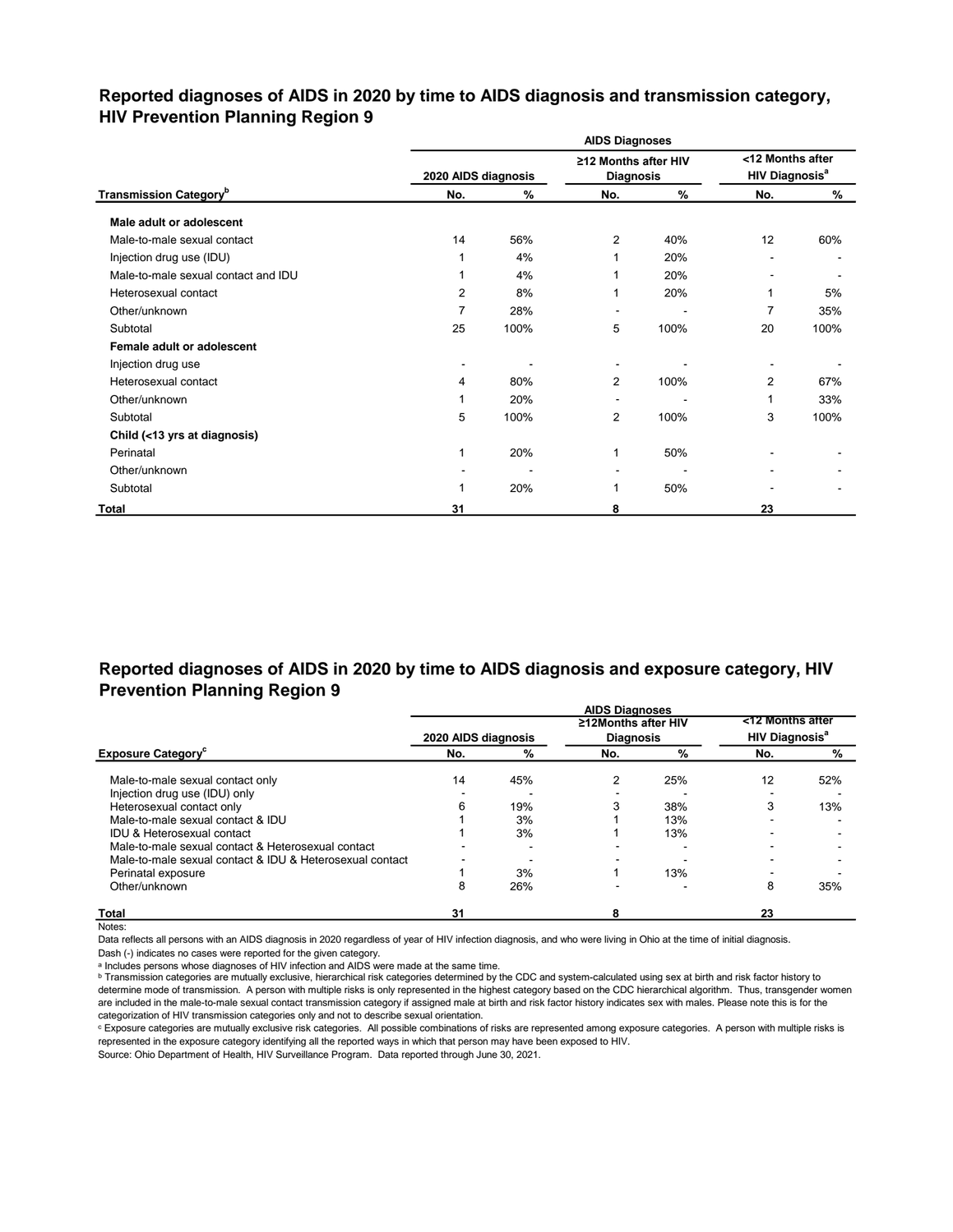## **Trends in reported diagnoses of AIDS by year of diagnosis (2016-2020) and cumulative AIDS diagnoses by selected characteristics, HIV Prevention Planning Region 9**

|                                              |                |       |      |      |                | <b>Year of AIDS Diagnosis</b> |                          |      |                |       |                                  |         |
|----------------------------------------------|----------------|-------|------|------|----------------|-------------------------------|--------------------------|------|----------------|-------|----------------------------------|---------|
|                                              | 2016           |       | 2017 |      | 2018           |                               | 2019                     |      | 2020           |       | <b>Cumulative</b><br><b>AIDS</b> |         |
| <b>Characteristic</b>                        | No.            | $\%$  | No.  | $\%$ | No.            | $\%$                          | No.                      | $\%$ | No.            | $\%$  | No.                              | $\%$    |
| Sex at birth                                 |                |       |      |      |                |                               |                          |      |                |       |                                  |         |
| Males                                        | 24             | 67%   | 26   | 81%  | 30             | 81%                           | 47                       | 90%  | 26             | 84%   | 1,678                            | 84%     |
| Females                                      | 12             | 33%   | 6    | 19%  | 7              | 19%                           | 5                        | 10%  | 5              | 16%   | 313                              | 16%     |
| Age at AIDS diagnosis (yr)                   |                |       |      |      |                |                               |                          |      |                |       |                                  |         |
| < 13                                         |                |       |      |      |                |                               |                          |      |                |       | 17                               | 1%      |
| 13-14                                        |                |       |      |      |                |                               |                          |      |                |       | 3                                | $< 1\%$ |
| 15-19                                        | 1              | 3%    |      |      |                | ÷,                            | 2                        | 4%   |                |       | 28                               | 1%      |
| 20-24                                        | 5              | 14%   |      |      | 1              | 3%                            | 2                        | 4%   | 5              | 16%   | 115                              | 6%      |
| 25-29                                        | 9              | 25%   | 6    | 19%  | 3              | 8%                            | 9                        | 17%  | 6              | 19%   | 262                              | 13%     |
| 30-34                                        | 3              | 8%    | 6    | 19%  | 4              | 11%                           | 7                        | 13%  | 6              | 19%   | 344                              | 17%     |
| 35-39                                        | 3              | 8%    | 4    | 13%  | 6              | 16%                           | 7                        | 13%  | 6              | 19%   | 371                              | 19%     |
| 40-44                                        | 4              | 11%   | 1    | 3%   | 3              | 8%                            | 6                        | 12%  | 3              | 10%   | 331                              | 17%     |
| 45-49                                        | 2              | 6%    | 5    | 16%  | 11             | 30%                           | 3                        | 6%   | 2              | 6%    | 243                              | 12%     |
| 50-54                                        | 2              | 6%    | 1    | 3%   | 4              | 11%                           | 5                        | 10%  | 2              | 6%    | 134                              | 7%      |
| 55-64                                        | 5              | 14%   | 4    | 13%  | 4              | 11%                           | 6                        | 12%  | 1              | 3%    | 102                              | 5%      |
| $65+$                                        | 2              | 6%    | 5    | 16%  | 1              | 3%                            | 5                        | 10%  |                |       | 41                               | 2%      |
| Race/Ethnicity <sup>a</sup>                  |                |       |      |      |                |                               |                          |      |                |       |                                  |         |
| American Indian/Alaska Native                |                |       |      |      |                |                               |                          |      |                |       | 1                                | $< 1\%$ |
| Asian/Pacific Islander                       |                |       | 1    | 3%   |                |                               |                          |      |                |       | 8                                | $< 1\%$ |
| Black/African-American                       | 17             | 47%   | 10   | 31%  | 16             | 43%                           | 20                       | 38%  | 11             | 35%   | 746                              | 37%     |
| Hispanic/Latinx                              | 1              | 3%    | 2    | 6%   | 2              | 5%                            | $\overline{\phantom{a}}$ |      | 1              | 3%    | 31                               | 2%      |
| White                                        | 15             | 42%   | 16   | 50%  | 16             | 43%                           | 26                       | 50%  | 17             | 55%   | 1,161                            | 58%     |
| Multi-Race                                   | 3              | 8%    | 3    | 9%   | 3              | 8%                            | 6                        | 12%  | 2              | 6%    | 44                               | 2%      |
| Race/Ethnicity <sup>a</sup> and Sex at birth |                |       |      |      |                |                               |                          |      |                |       |                                  |         |
| American Indian/Alaska Native Males          |                |       |      |      |                |                               |                          |      |                |       | 1                                | $< 1\%$ |
| American Indian/Alaska Native Females        |                |       |      |      |                |                               |                          |      |                |       |                                  |         |
| Asian/Pacific Islander Males                 |                |       |      |      |                |                               |                          |      |                |       | 6                                | $< 1\%$ |
| Asian/Pacific Islander Females               |                |       | 1    | 3%   |                |                               |                          |      |                |       | 2                                | $< 1\%$ |
| <b>Black/African-American Males</b>          | 10             | 28%   | 7    | 22%  | 12             | 32%                           | 18                       | 35%  | 9              | 29%   | 568                              | 29%     |
| Black/African-American Females               | 7              | 19%   | 3    | 9%   | 4              | 11%                           | 2                        | 4%   | 2              | 6%    | 178                              | 9%      |
| Hispanic/Latino Males                        | 1              | 3%    | 1    | 3%   | 2              | 5%                            |                          |      | 1              | 3%    | 29                               | $1\%$   |
| Hispanic/Latina Females                      | $\overline{a}$ |       | 1    | 3%   | $\blacksquare$ |                               |                          |      | $\blacksquare$ |       | $\overline{\mathbf{c}}$          | $< 1\%$ |
| <b>White Males</b>                           | 12             | 33%   | 15   | 47%  | 14             | 38%                           | 24                       | 46%  | 14             | 45%   | 1,040                            | 52%     |
| <b>White Females</b>                         | 3              | 8%    | 1    | 3%   | 2              | 5%                            | 2                        | 4%   | 3              | 10%   | 121                              | 6%      |
| Multi-Race Males                             | 1              | 3%    | 3    | 9%   | $\overline{c}$ | 5%                            | 5                        | 10%  | 2              | $6\%$ | 34                               | 2%      |
| Multi-Race Females                           | 2              | $6\%$ |      |      | 1              | $3%$                          | 1                        | 2%   |                |       | 10                               | 1%      |
| <b>Total</b>                                 | 36             |       | 32   |      | 37             |                               | 52                       |      | 31             |       | 1,991                            |         |

Notes:

AIDS diagnoses by year (2016-2020) represent all reported AIDS cases diagnosed in each year regardless of year of HIV infection diagnosis, and who were living in Ohio at the time of initial diagnosis; cumulative AIDS cases represent all reported AIDS cases diagnosed since the beginning of the epidemic through 2020.

Dash (-) indicates no cases were reported for the given category.

a Hispanics/Latinx may be of any race. Persons with a race of American Indian/Alaska Native, Asian/Pacific Islander, Black/African-American, White, or Multi-race are not-Hispanic. Asian/Pacific Islander includes Native Hawaiians.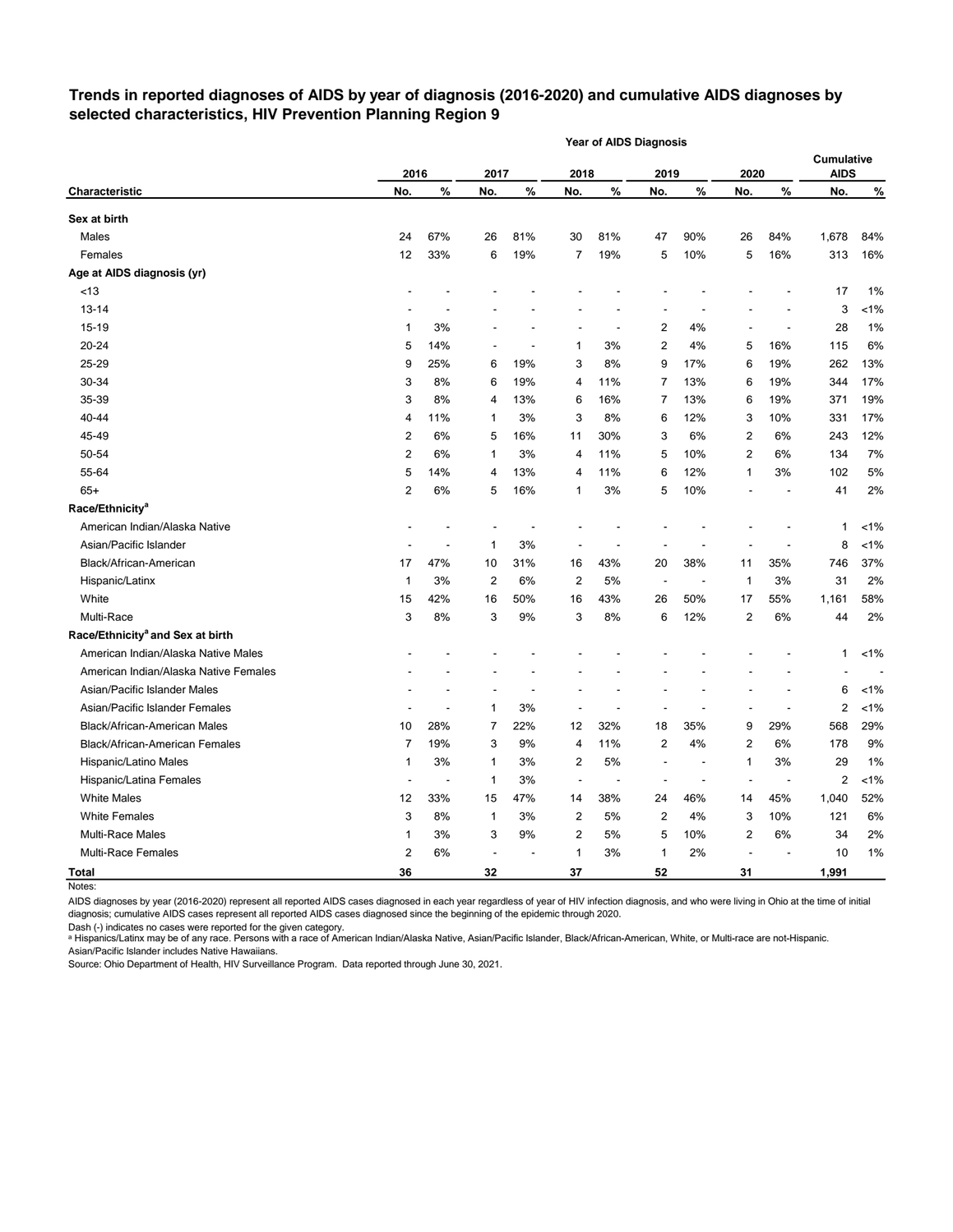## **Trends in reported diagnoses of AIDS by year of diagnosis (2016-2020) and cumulative AIDS diagnoses by transmission category, HIV Prevention Planning Region 9**

|                                          |                |                          |      |      |                | <b>Year of AIDS Diagnosis</b> |                |      |      |      |                           |      |
|------------------------------------------|----------------|--------------------------|------|------|----------------|-------------------------------|----------------|------|------|------|---------------------------|------|
|                                          | 2016           |                          | 2017 |      | 2018           |                               | 2019           |      | 2020 |      | Cumulative<br><b>AIDS</b> |      |
| <b>Transmission Category<sup>a</sup></b> | No.            | %                        | No.  | %    | No.            | %                             | No.            | %    | No.  | %    | No.                       | %    |
| Male adult or adolescent                 |                |                          |      |      |                |                               |                |      |      |      |                           |      |
| Male-to-male sexual contact              | 17             | 71%                      | 13   | 50%  | 21             | 70%                           | 25             | 53%  | 14   | 56%  | 1,179                     | 71%  |
| Injection drug use (IDU)                 | 1              | 4%                       | 1    | 4%   |                |                               | $\overline{2}$ | 4%   | 1    | 4%   | 71                        | 4%   |
| Male-to-male sexual contact and IDU      |                | $\overline{\phantom{a}}$ | 1    | 4%   | 1              | 3%                            | 5              | 11%  | 1    | 4%   | 108                       | 6%   |
| Heterosexual contact                     | $\overline{2}$ | 8%                       | 3    | 12%  | 1              | 3%                            | 1              | 2%   | 2    | 8%   | 97                        | 6%   |
| Other/unknown                            | 4              | 17%                      | 8    | 31%  | $\overline{7}$ | 23%                           | 14             | 30%  | 7    | 28%  | 207                       | 12%  |
| Subtotal                                 | 24             | 100%                     | 26   | 100% | 30             | 100%                          | 47             | 100% | 25   | 100% | 1,662                     | 100% |
| Female adult or adolescent               |                |                          |      |      |                |                               |                |      |      |      |                           |      |
| Injection drug use                       | 3              | 25%                      | 1    | 17%  | 1              | 14%                           | $\mathbf{1}$   | 20%  |      |      | 50                        | 17%  |
| Heterosexual contact                     | 8              | 67%                      | 4    | 67%  | 6              | 86%                           | 3              | 60%  | 4    | 80%  | 234                       | 77%  |
| Other/unknown                            | 1              | 8%                       |      | 17%  |                |                               |                | 20%  | 1    | 20%  | 19                        | 6%   |
| Subtotal                                 | 12             | 100%                     | 6    | 100% |                | 7 100%                        | 5              | 100% | 5    | 100% | 303                       | 100% |
| Child (<13 yrs at diagnosis)             |                |                          |      |      |                |                               |                |      |      |      |                           |      |
| Perinatal                                |                |                          |      |      |                |                               |                |      | 1    | 100% | 18                        | 69%  |
| Other/unknown                            |                |                          |      |      |                |                               |                |      |      |      | 8                         | 31%  |
| Subtotal                                 |                |                          |      |      |                |                               |                |      | 1    | 100% | 26                        | 100% |
| <b>Total</b>                             | 36             |                          | 32   |      | 37             |                               | 52             |      | 31   |      | 1,991                     |      |

#### **Year of AIDS Diagnosis Trends in reported diagnoses of AIDS by year of diagnosis (2016-2020) and cumulative AIDS diagnoses by exposure category, HIV Prevention Planning Region 9**

|                                                          |      |     |      |                          |        | <b>דיסוואוט טעורו</b> וט |                          |     |                          |     | <b>Cumulative</b> |     |
|----------------------------------------------------------|------|-----|------|--------------------------|--------|--------------------------|--------------------------|-----|--------------------------|-----|-------------------|-----|
|                                                          | 2016 |     | 2017 |                          | 2018   |                          | 2019                     |     | 2020                     |     | <b>AIDS</b>       |     |
| <b>Exposure Category</b> <sup>b</sup>                    | No.  | %   | No.  | %                        | No.    | %                        | No.                      | %   | No.                      | %   | No.               | %   |
| Male-to-male sexual contact only                         | 15   | 42% | 12   | 38%                      | 20     | 54%                      | 24                       | 46% | 14                       | 45% | 1,125             | 57% |
| Injection drug use (IDU) only                            | 2    | 6%  |      | 3%                       | $\sim$ |                          |                          | 2%  | $\overline{\phantom{0}}$ |     | 69                | 3%  |
| Heterosexual contact only                                | 10   | 28% |      | 22%                      |        | 19%                      | 4                        | 8%  | 6                        | 19% | 333               | 17% |
| Male-to-male sexual contact & IDU                        |      |     |      | 3%                       |        | 3%                       | 4                        | 8%  |                          | 3%  | 91                | 5%  |
| <b>IDU &amp; Heterosexual contact</b>                    | ⌒    | 6%  |      | 3%                       |        | 3%                       | 2                        | 4%  |                          | 3%  | 52                | 3%  |
| Male-to-male sexual contact & Heterosexual contact       | 2    | 6%  |      | 3%                       |        | 3%                       |                          | 2%  | $\overline{\phantom{0}}$ |     | 54                | 3%  |
| Male-to-male sexual contact & IDU & Heterosexual contact |      |     |      | $\overline{\phantom{a}}$ |        | $\blacksquare$           |                          | 2%  | $\overline{\phantom{a}}$ |     | 17                | 1%  |
| Perinatal exposure                                       |      |     |      |                          |        | 3%                       | $\overline{\phantom{a}}$ |     |                          | 3%  | 19                | 1%  |
| Other/unknown                                            | 5    | 14% | 9    | 28%                      | 6      | 16%                      | 15                       | 29% | 8                        | 26% | 231               | 12% |
| <b>Total</b>                                             | 36   |     | 32   |                          | 37     |                          | 52                       |     | 31                       |     | 1,991             |     |
| Notes:                                                   |      |     |      |                          |        |                          |                          |     |                          |     |                   |     |

AIDS diagnoses by year (2016-2020) represent all reported AIDS cases diagnosed in each year regardless of year of HIV infection diagnosis, and who were living in Ohio at the time of initial diagnosis; cumulative AIDS cases represent all reported AIDS cases diagnosed since the beginning of the epidemic through 2020.

Dash (-) indicates no cases were reported for the given category.<br>◎ Transmission categories are mutually exclusive, nierarcnical risk categories determined by the CDC and system-calculated using sex at birth and risk ract transmission. A person with multiple risks is only represented in the highest category based on the CDC hierarchical algorithm. Thus, transgender women are included in the male-to-male sexual contact transmission category if assigned male at birth and risk factor history indicates sex with males. Please note this is for the categorization of HIV transmission categories only and not to describe sexual orientation.

**b** Exposure categories are mutually exclusive risk categories. All possible combinations of risks are represented among exposure categories. A person with multiple risks is represented in the exposure category identifying all the reported ways in which that person may have been exposed to HIV.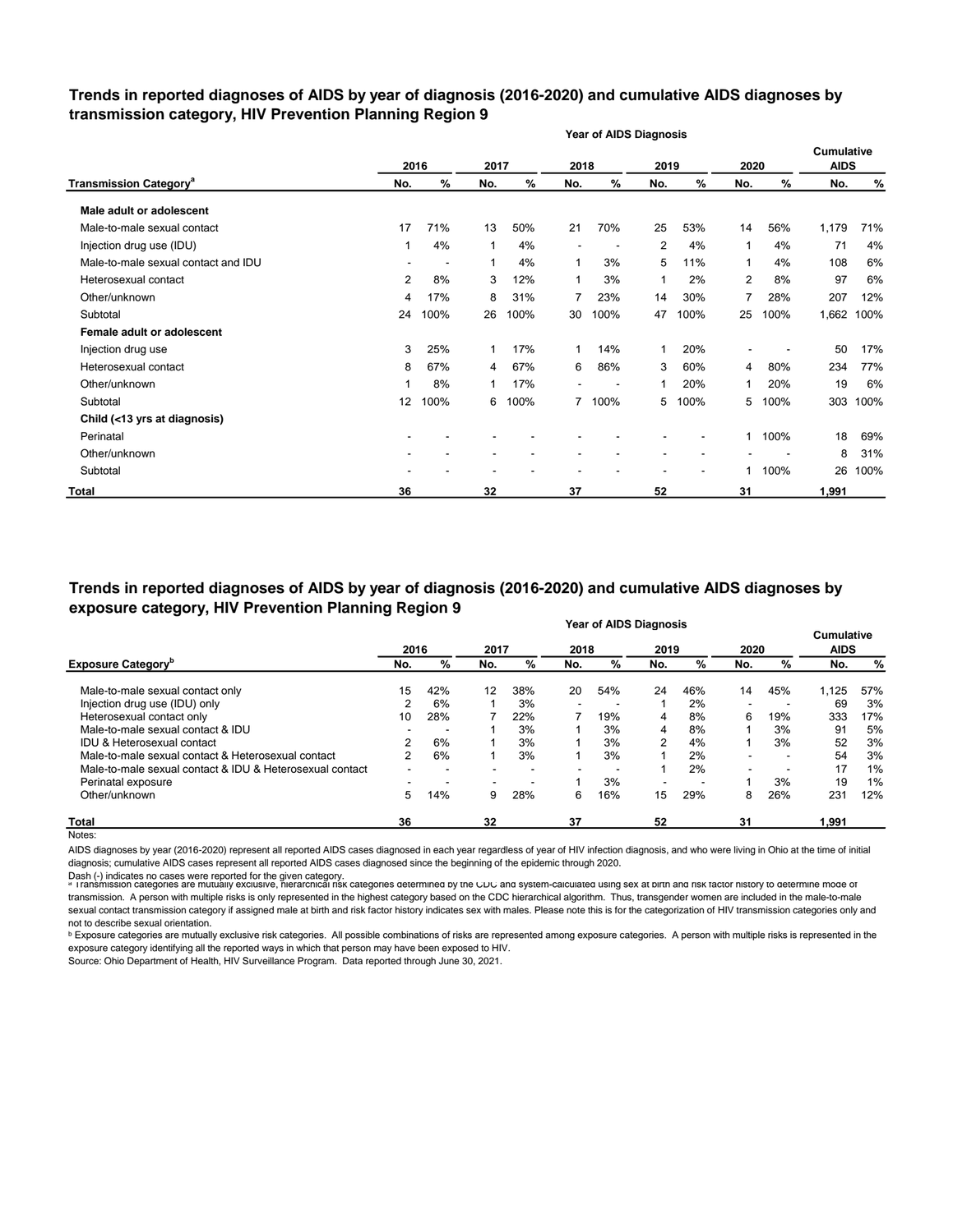# Persons Living with Diagnosed HIV Infection Reported in HIV Prevention Planning Region 9

Counties: Clark, Darke, Greene, Miami, Montgomery, Preble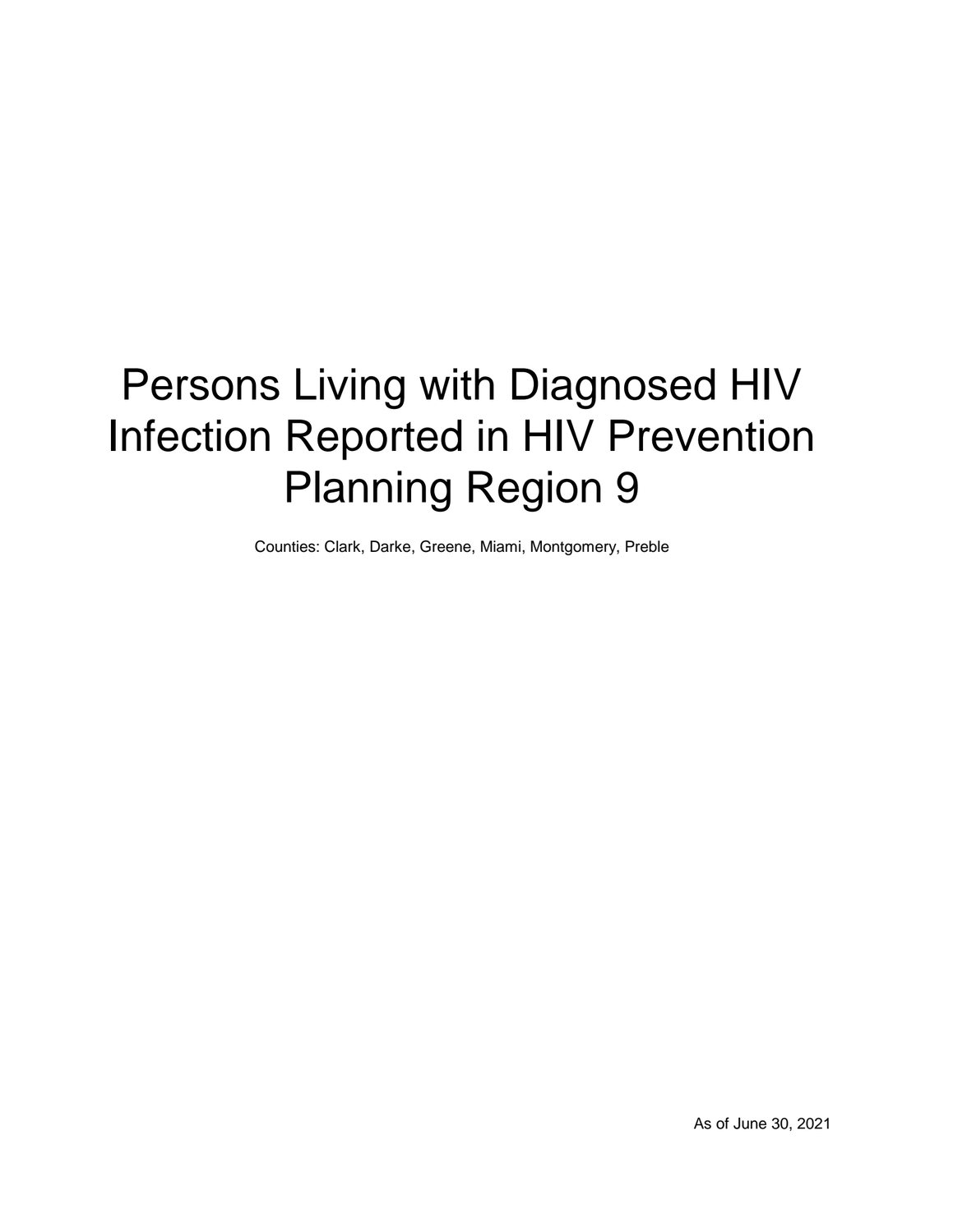|                                              |                   | Living with diagnosed HIV infection |         |                       |         | <b>Current Disease Status</b> |         |
|----------------------------------------------|-------------------|-------------------------------------|---------|-----------------------|---------|-------------------------------|---------|
|                                              |                   | in 2020                             |         | <b>HIV (not AIDS)</b> |         | <b>AIDS</b>                   |         |
| Characteristic                               | Rate <sup>a</sup> | No.                                 | $\%$    | No.                   | $\%$    | No.                           | %       |
| Sex at birth                                 |                   |                                     |         |                       |         |                               |         |
| Males                                        | 327.7             | 1,650                               | 79%     | 808                   | 76%     | 842                           | 81%     |
| Females                                      | 83.0              | 441                                 | 21%     | 249                   | 24%     | 192                           | 19%     |
| Age at end of year                           |                   |                                     |         |                       |         |                               |         |
| <13                                          | $\star$           | 4                                   | $< 1\%$ | 4                     | $< 1\%$ |                               |         |
| 13-14                                        | $^{\star}$        | 1                                   | $< 1\%$ | 1                     | $< 1\%$ |                               |         |
| $15 - 19$                                    | 13.6              | 9                                   | $< 1\%$ | 9                     | 1%      |                               |         |
| 20-24                                        | 101.0             | 68                                  | 3%      | 55                    | $5%$    | 13                            | 1%      |
| 25-29                                        | 257.3             | 178                                 | 9%      | 140                   | 13%     | 38                            | 4%      |
| 30-34                                        | 320.0             | 212                                 | 10%     | 137                   | 13%     | 75                            | 7%      |
| 35-39                                        | 323.3             | 202                                 | 10%     | 117                   | 11%     | 85                            | 8%      |
| 40-44                                        | 338.8             | 196                                 | 9%      | 95                    | 9%      | 101                           | 10%     |
| 45-49                                        | 356.2             | 209                                 | 10%     | 101                   | 10%     | 108                           | 10%     |
| 50-54                                        | 422.8             | 266                                 | 13%     | 105                   | 10%     | 161                           | 16%     |
| 55-64                                        | 380.1             | 532                                 | 25%     | 211                   | 20%     | 321                           | 31%     |
| $65+$                                        | 109.3             | 214                                 | 10%     | 82                    | 8%      | 132                           | 13%     |
| Race/Ethnicity <sup>b</sup>                  |                   |                                     |         |                       |         |                               |         |
| American Indian/Alaska Native                | $\star$           | 1                                   | $< 1\%$ | 1                     | $< 1\%$ |                               |         |
| Asian/Pacific Islander                       | 69.1              | 15                                  | 1%      | 10                    | 1%      | 5                             | $< 1\%$ |
| Black/African-American                       | 671.4             | 944                                 | 45%     | 496                   | 47%     | 448                           | 43%     |
| Hispanic/Latinx                              | 229.5             | 73                                  | 3%      | 37                    | 4%      | 36                            | 3%      |
| White                                        | 118.9             | 964                                 | 46%     | 463                   | 44%     | 501                           | 48%     |
| Multi-Race                                   | 325.3             | 89                                  | 4%      | 45                    | 4%      | 44                            | 4%      |
| Unknown                                      |                   | 5                                   | $< 1\%$ | 5                     | $< 1\%$ |                               |         |
| Race/Ethnicity <sup>b</sup> and Sex at birth |                   |                                     |         |                       |         |                               |         |
| American Indian/Alaska Native Males          | $\star$           |                                     |         |                       |         |                               |         |
| American Indian/Alaska Native Females        | $\star$           | 1                                   | $< 1\%$ | 1                     | $< 1\%$ |                               |         |
| Asian/Pacific Islander Males                 | 139.0             | 14                                  | 1%      | 10                    | 1%      | 4                             | $< 1\%$ |
| Asian/Pacific Islander Females               |                   | 1                                   | $< 1\%$ |                       |         | 1                             | $< 1\%$ |
| Black/African-American Males                 | 1,026.1           | 678                                 | 32%     | 350                   | 33%     | 328                           | 32%     |
| Black/African-American Females               | 357.0             | 266                                 | 13%     | 146                   | 14%     | 120                           | 12%     |
| Hispanic/Latino Males                        | 431.0             | 70                                  | 3%      | 35                    | 3%      | 35                            | $3%$    |
| Hispanic/Latina Females                      | $\star$           | 3                                   | $< 1\%$ | $\mathbf 2$           | $< 1\%$ | $\mathbf{1}$                  | 1%      |
| <b>White Males</b>                           | 206.1             | 817                                 | 39%     | 375                   | 35%     | 442                           | 43%     |
| White Females                                | 35.5              | 147                                 | 7%      | 88                    | 8%      | 59                            | 6%      |
| Multi-Race Males                             | 503.7             | 68                                  | $3%$    | 35                    | 3%      | 33                            | 3%      |
| <b>Multi-Race Females</b>                    | 151.5             | 21                                  | $1\%$   | 10                    | 1%      | 11                            | $1\%$   |
| Unknown                                      | $\star$           | 5                                   | 1%      | 5                     | $< 1\%$ |                               |         |
| <b>Total</b>                                 | 202.1             | 2,091                               |         | 1,057                 |         | 1,034                         |         |

## **Reported persons living with diagnosed HIV infection in 2020 by current disease status and selected characteristics, HIV Prevention Planning Region 9**

Living with diagnosed HIV infection represents all persons ever diagnosed and reported with HIV and/or AIDS who have not been reported as having died as of December 31, 2020. Persons living with diagnosed HIV infection represent persons living in Ohio as of December 31, 2020, regardless of whether the person was a resident of Ohio at time of initial HIV and/or AIDS diagnosis.

Asterisk (\*) indicates rate not calculated for case count <5 due to unstable rates. Dash (-) indicates no cases were reported for the given category.

a The rate is the number of persons living with diagnosed HIV infection per 100,000 population calculated using 2020 U.S. Census estimates.

ᵇ Hispanics/Latinx may be of any race. Persons with a race of American Indian/Alaska Native, Asian/Pacific Islander, Black/African-American, White, or Multi-race are not-Hispanic. Asian/Pacific Islander includes Native Hawaiians.

Notes: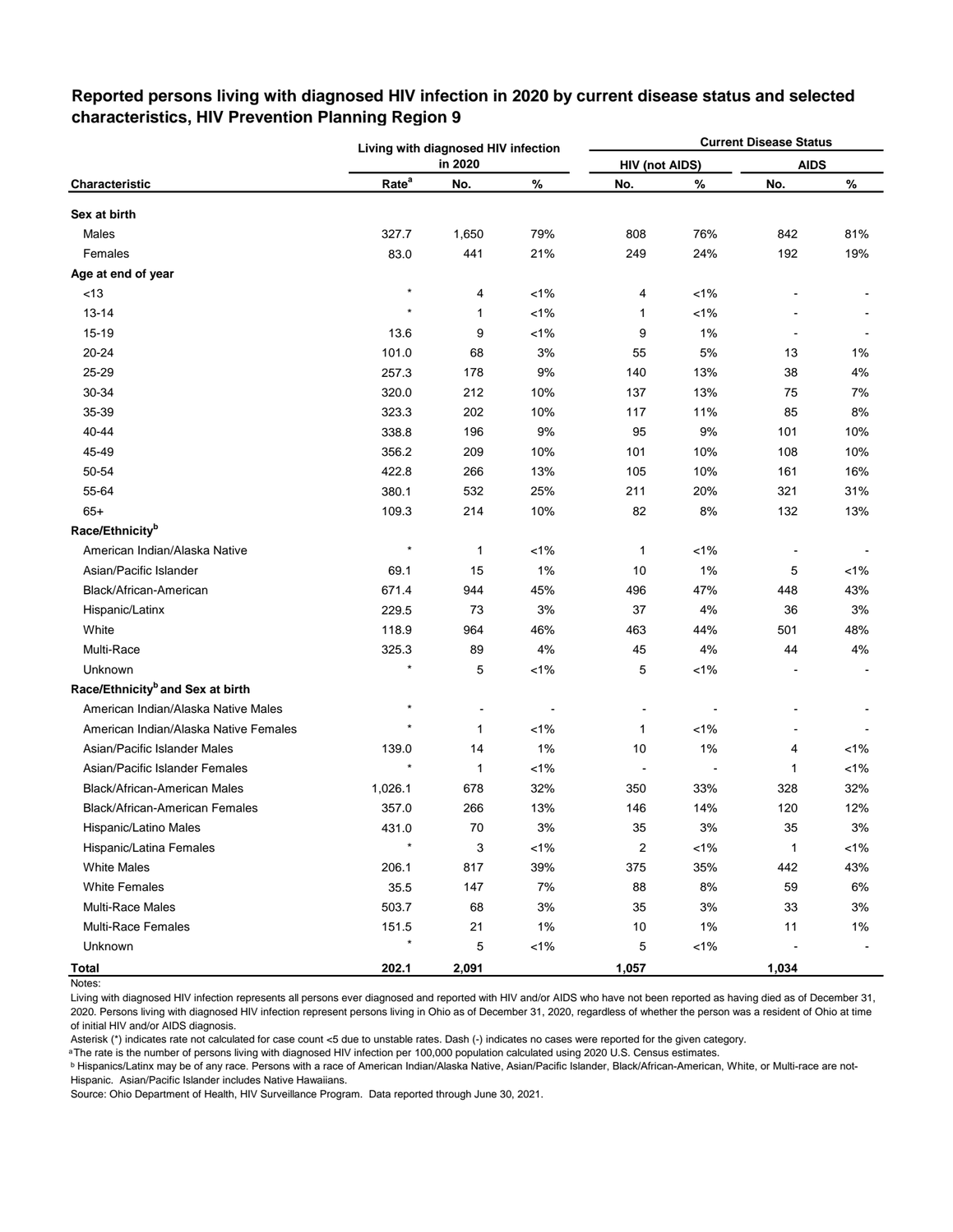|                                          | Living with diagnosed HIV infection |      |                |      | <b>Current Disease Status</b> |      |
|------------------------------------------|-------------------------------------|------|----------------|------|-------------------------------|------|
|                                          | in 2020                             |      | HIV (not AIDS) |      | <b>AIDS</b>                   |      |
| <b>Transmission Category<sup>a</sup></b> | No.                                 | %    | No.            | %    | No.                           | %    |
| Male adult or adolescent                 |                                     |      |                |      |                               |      |
| Male-to-male sexual contact              | 1,182                               | 72%  | 578            | 72%  | 604                           | 72%  |
| Injection drug use (IDU)                 | 42                                  | 3%   | 20             | 2%   | 22                            | 3%   |
| Male-to-male sexual contact and IDU      | 79                                  | 5%   | 31             | 4%   | 48                            | 6%   |
| Heterosexual contact                     | 84                                  | 5%   | 24             | 3%   | 60                            | 7%   |
| Other/unknown                            | 252                                 | 15%  | 148            | 18%  | 104                           | 12%  |
| Subtotal                                 | 1,639                               | 100% | 801            | 100% | 838                           | 100% |
| Female adult or adolescent               |                                     |      |                |      |                               |      |
| Injection drug use                       | 51                                  | 12%  | 30             | 12%  | 21                            | 11%  |
| Heterosexual contact                     | 342                                 | 79%  | 186            | 77%  | 156                           | 82%  |
| Other/unknown                            | 39                                  | 9%   | 26             | 11%  | 13                            | 7%   |
| Subtotal                                 | 432                                 | 100% | 242            | 100% | 190                           | 100% |
| Child (<13 yrs at diagnosis)             |                                     |      |                |      |                               |      |
| Perinatal                                | 14                                  | 70%  | 10             | 71%  | 4                             | 67%  |
| Other/unknown                            | 6                                   | 30%  | 4              | 29%  | 2                             | 33%  |
| Subtotal                                 | 20                                  | 100% | 14             | 100% | 6                             | 100% |
| Total                                    | 2,091                               |      | 1,057          |      | 1,034                         |      |

## **Reported persons living with diagnosed HIV infection in 2020 by current disease status and transmission category, HIV Prevention Planning Region 9**

## **Reported persons living with diagnosed HIV infection in 2020 by current disease status and exposure category, HIV Prevention Planning Region 9**

|                                                          | Living with diagnosed HIV infection |     |                       |         | <b>Current Disease Status</b> |         |
|----------------------------------------------------------|-------------------------------------|-----|-----------------------|---------|-------------------------------|---------|
|                                                          | in 2020                             |     | <b>HIV (not AIDS)</b> |         | <b>AIDS</b>                   |         |
| <b>Exposure Category</b> <sup>b</sup>                    | No.                                 | %   | No.                   | %       | No.                           | %       |
| Male-to-male sexual contact only                         | 1,128                               | 54% | 551                   | 52%     | 577                           | 56%     |
| Injection drug use (IDU) only                            | 33                                  | 2%  | 20                    | 2%      | 13                            | $1\%$   |
| Heterosexual contact only                                | 427                                 | 20% | 210                   | 20%     | 217                           | 21%     |
| Male-to-male sexual contact & IDU                        | 66                                  | 3%  | 27                    | 3%      | 39                            | 4%      |
| <b>IDU &amp; Heterosexual contact</b>                    | 60                                  | 3%  | 30                    | 3%      | 30                            | 3%      |
| Male-to-male sexual contact & Heterosexual contact       | 54                                  | 3%  | 27                    | 3%      | 27                            | 3%      |
| Male-to-male sexual contact & IDU & Heterosexual contact | 13                                  | 1%  | 4                     | $< 1\%$ | 9                             | $1\%$   |
| Perinatal exposure                                       | 16                                  | 1%  | 11                    | 1%      | 5                             | $< 1\%$ |
| Other/unknown                                            | 294                                 | 14% | 177                   | 17%     | 117                           | 11%     |
| Total                                                    | 2.091                               |     | 1.057                 |         | 1.034                         |         |

Notes:

Living with diagnosed HIV infection represents all persons ever diagnosed and reported with HIV and/or AIDS who have not been reported as having died as of December 31, 2020. Persons living with diagnosed HIV infection represent persons living in Ohio as of December 31, 2020, regardless of whether the person was a resident of Ohio at time of initial HIV and/or AIDS diagnosis.

Dash (-) indicates no cases were reported for the given category.

a Transmission categories are mutually exclusive, hierarchical risk categories determined by the CDC and system-calculated using sex at birth and risk factor history to determine mode of transmission. A person with multiple risks is only represented in the highest category based on the CDC hierarchical algorithm. Thus, transgender women are included in the male-to-male sexual contact transmission category if assigned male at birth and risk factor history indicates sex with males. Please note this is for the categorization of HIV transmission categories only and not to describe sexual orientation.

**b** Exposure categories are mutually exclusive risk categories. All possible combinations of risks are represented among exposure categories. A person with multiple risks is represented in the exposure category identifying all the reported ways in which that person may have been exposed to HIV.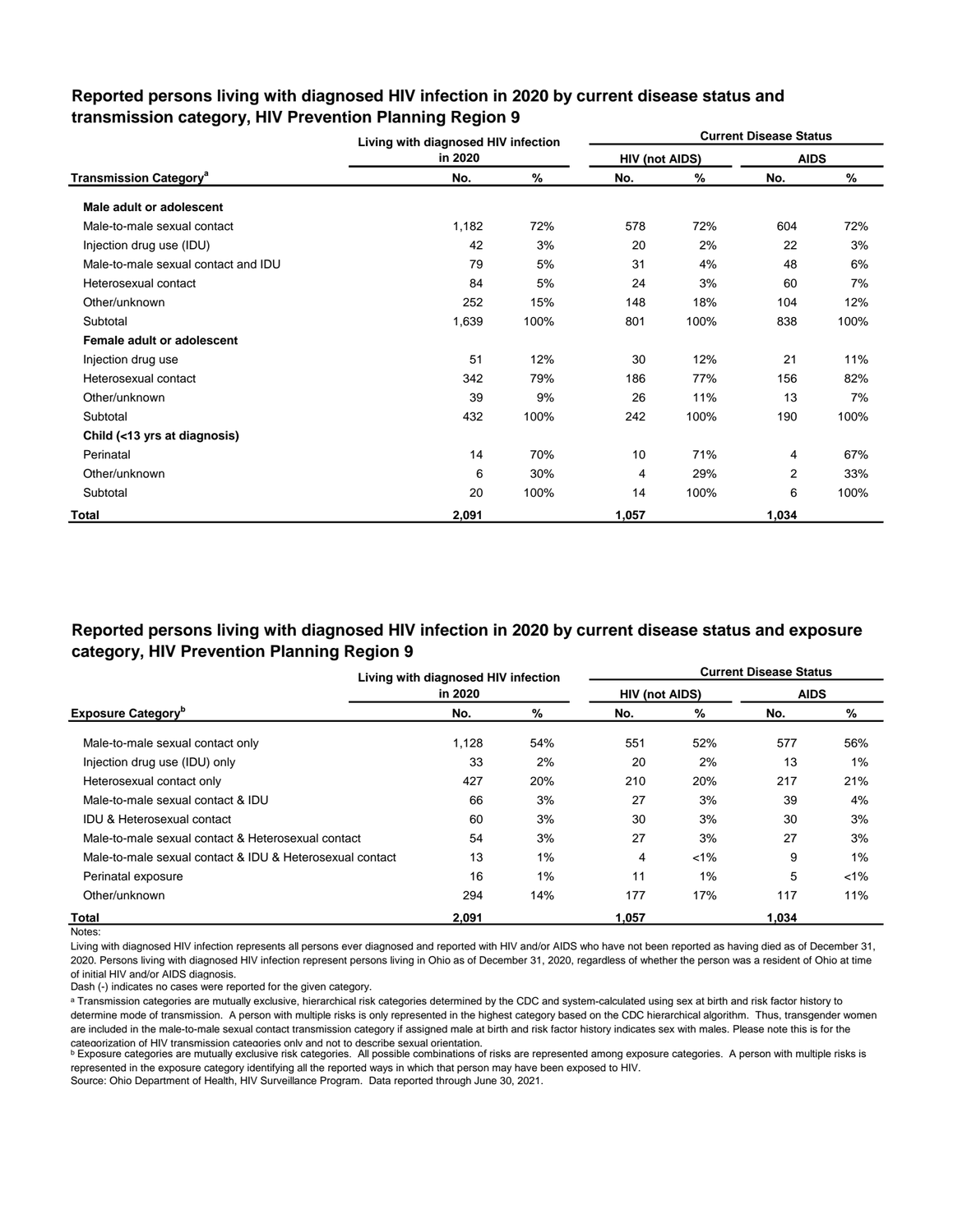|                    | American Indian/Alaska Native |                          |      | <b>Asian/Pacific Islander</b> |     |                          | <b>Black/African-American</b> |     |         |                   | Hispanic/ Latinx <sup>a</sup> |     |                   | White |         |                   | <b>Multi-Race</b> |     | <b>Unknown</b> |     |
|--------------------|-------------------------------|--------------------------|------|-------------------------------|-----|--------------------------|-------------------------------|-----|---------|-------------------|-------------------------------|-----|-------------------|-------|---------|-------------------|-------------------|-----|----------------|-----|
| Age at end of year | Rate <sup>b</sup>             | No.                      | %    | Rate <sup>p</sup>             | No. | %                        | Rate <sup>b</sup>             | No. | %       | Rate <sup>r</sup> | No.                           | %   | Rate <sup>p</sup> | No.   | ℅       | Rate <sup>r</sup> | No.               | %   | No.            | %   |
|                    |                               |                          |      |                               |     |                          |                               |     |         |                   |                               |     |                   |       | $< 1\%$ |                   |                   |     |                |     |
| < 13               |                               |                          |      |                               |     | $\,$ $\,$                |                               |     | $< 1\%$ |                   |                               |     |                   |       |         |                   |                   |     |                |     |
| $13 - 14$          |                               |                          |      |                               |     |                          |                               |     |         |                   |                               |     |                   |       | $< 1\%$ |                   |                   |     |                |     |
| $15 - 19$          |                               | $\overline{\phantom{0}}$ |      |                               |     | $\sim$                   | 66.5                          |     | 1%      | $\ast$            |                               | . . |                   |       | 1%      | $\star$           |                   |     |                |     |
| $20 - 24$          |                               |                          |      |                               |     | $\overline{\phantom{a}}$ | 393.2                         | 43  | 5%      |                   |                               | 4%  | 38.5              | 19    | 2%      |                   |                   | 3%  |                |     |
| $25 - 29$          |                               | $\overline{\phantom{0}}$ |      |                               | 3   | 20%                      | 864.2                         | 100 | 11%     | 305.6             | 8                             | 11% | 113.5             | 58    | 6%      | 432.1             | 9                 | 10% |                |     |
| 30-34              |                               |                          |      |                               |     | $\,$ $\,$                | .284.9                        | 123 | 13%     | 327.2             | 8                             | 11% | 140.0             | 71    | 7%      | 669.3             | 10                | 11% |                |     |
| 35-39              |                               |                          |      |                               |     | 13%                      | 1,331.7                       | 108 | 11%     | 513.2             | 13                            | 18% | 135.7             | 66    | 7%      | 146.4،،           | 13                | 15% |                |     |
| 40-44              |                               |                          |      |                               |     | 20%                      | ,138.7                        | 87  | 9%      | 548.1             | 11                            | 15% | 184.1             | 84    | 9%      | 1,120.2           | 11                | 12% |                |     |
| 45-49              |                               |                          |      |                               |     |                          | 1,208.0                       | 92  | 10%     | 493.2             | 8                             | 11% | 209.2             | 98    | 10%     | 1,200.5           | 10                | 11% |                | 20% |
| 50-54              |                               |                          | 100% |                               |     | 27%                      | 1,540.0                       | 120 | 13%     |                   |                               | 4%  | 251.9             | 130   | 13%     | 1.024.9           |                   | 8%  |                | 20% |
| 55-64              |                               |                          |      |                               |     | 13%                      | 1,112.4                       | 188 | 20%     | 712.3             | 15                            | 21% | 258.3             | 302   | 31%     | 1,785.7           | 23                | 26% |                | 40% |
| 65+                |                               |                          |      |                               |     | 7%                       | 358.0                         | 73  | 8%      |                   |                               | 5%  | 78.0              | 132   | 14%     |                   |                   | 3%  |                | 20% |
| <b>Total</b>       |                               |                          |      | 69.1                          | 15  |                          | 671.4                         | 944 |         | 229.5             | 73                            |     | 118.9             | 964   |         | 325.3             | 89                |     |                |     |

<sup>c</sup> Transmission categories are mutually exclusive, hierarchical risk categories determined by the CDC and system-calculated using sex at birth and risk factor history to determine mode of transmission. A person with multi hierarchical algorithm. Thus, transgender women are included in the male-to-male sexual contact transmission category if assigned male at birth and risk factor history indicates sex with males. Please note this is for the sexual orientation.

<sup>d</sup> Exposure categories are mutually exclusive risk categories. All possible combinations of risks are represented among exposure categories. A person with multiple risks is represented in the exposure category identifying

|                                           |                                            |                          |                                  |                          |                                   |      |                                  | Living with diagnosed HIV infection in 2020 |                |      |                   |      |                |                          |
|-------------------------------------------|--------------------------------------------|--------------------------|----------------------------------|--------------------------|-----------------------------------|------|----------------------------------|---------------------------------------------|----------------|------|-------------------|------|----------------|--------------------------|
|                                           | American<br>Indian/Alaska<br><b>Native</b> |                          | <b>Asian/Pacific</b><br>Islander |                          | <b>Black/African-</b><br>American |      | Hispanic/<br>Latinx <sup>a</sup> |                                             | White          |      | <b>Multi-Race</b> |      | <b>Unknown</b> |                          |
| <b>Transmission Category</b> <sup>c</sup> | No.                                        | %                        | No.                              | %                        | No.                               | %    | No.                              | %                                           | No.            | %    | No.               | %    | No.            | %                        |
| Male adult or adolescent                  |                                            |                          |                                  |                          |                                   |      |                                  |                                             |                |      |                   |      |                |                          |
| Male-to-male sexual contact               | $\sim$                                     | $\overline{\phantom{a}}$ | 6                                | 43%                      | 454                               | 68%  | 51                               | 73%                                         | 617            | 76%  | 54                | 81%  | $\blacksquare$ | $\overline{\phantom{a}}$ |
| Injection drug use (IDU)                  |                                            |                          | $\sim$                           |                          | 19                                | 3%   | 3                                | 4%                                          | 19             | 2%   |                   | 1%   | $\sim$         | $\overline{\phantom{a}}$ |
| Male-to-male sexual contact and IDU       | $\sim$                                     | $\overline{\phantom{a}}$ | $\blacksquare$                   |                          | 26                                | 4%   |                                  | 6%                                          | 46             | 6%   | 3                 | 4%   | $\sim$         | $\overline{\phantom{a}}$ |
| Heterosexual contact                      |                                            | $\overline{\phantom{a}}$ | $\blacksquare$                   |                          | 57                                | 8%   |                                  | 6%                                          | 20             | 2%   |                   | 4%   | $\sim$         | $\overline{\phantom{a}}$ |
| Other/unknown                             |                                            | $\overline{\phantom{a}}$ | 8                                | 57%                      | 116                               | 17%  | 8                                | 11%                                         | 111            | 14%  | n                 | 9%   | 3              | 100%                     |
| Subtotal                                  | $\sim$                                     | $\overline{\phantom{a}}$ | 14                               | 100%                     | 672                               | 100% | 70                               | 100%                                        | 813            | 100% | 67                | 100% |                | 3 100%                   |
| Female adult or adolescent                |                                            |                          |                                  |                          |                                   |      |                                  |                                             |                |      |                   |      |                |                          |
| Injection drug use                        |                                            |                          | $\sim$                           | $\overline{\phantom{a}}$ | 20                                | 8%   |                                  |                                             | 30             | 21%  |                   | 5%   | $\blacksquare$ | $\overline{\phantom{a}}$ |
| Heterosexual contact                      |                                            | 100%                     | $\sim$                           |                          | 216                               | 84%  | ◠                                | 67%                                         | 106            | 73%  | 17                | 81%  | $\blacksquare$ |                          |
| Other/unknown                             |                                            |                          |                                  | 100%                     | 22                                | 9%   |                                  | 33%                                         | 10             | 7%   | 3                 | 14%  | $2^{\circ}$    | 100%                     |
| Subtotal                                  |                                            | 100%                     |                                  | 100%                     | 258                               | 100% | 3                                | 100%                                        | 146            | 100% | 21                | 100% |                | 2 100%                   |
| Child (<13 yrs at diagnosis)              |                                            |                          |                                  |                          |                                   |      |                                  |                                             |                |      |                   |      |                |                          |
| Perinatal                                 | $\sim$                                     | $\overline{\phantom{a}}$ | $\sim$                           | $\overline{\phantom{a}}$ | 10                                | 71%  | $\sim$                           | $\overline{\phantom{a}}$                    |                | 60%  |                   | 100% | $\blacksquare$ |                          |
| Other/unknown                             | $\sim$                                     | $\overline{\phantom{a}}$ | $\sim$                           | $\sim$                   |                                   | 29%  | $\sim$                           | $\sim$                                      | $\overline{2}$ | 40%  |                   |      | $\blacksquare$ | $\overline{\phantom{a}}$ |
| Subtotal                                  |                                            | $\overline{\phantom{a}}$ | $\sim$                           |                          | 14                                | 100% |                                  | $\overline{\phantom{a}}$                    |                | 100% |                   | 100% | $\blacksquare$ | $\overline{\phantom{a}}$ |
| <b>Total</b>                              |                                            |                          | 15                               |                          | 944                               |      | 73                               |                                             | 964            |      | 89                |      |                |                          |

|                                                          |                                            |      |                           |           |                                   |       | Living with diagnosed HIV infection in 2020 |     |       |     |                   |     |                |      |
|----------------------------------------------------------|--------------------------------------------|------|---------------------------|-----------|-----------------------------------|-------|---------------------------------------------|-----|-------|-----|-------------------|-----|----------------|------|
|                                                          | American<br>Indian/Alaska<br><b>Native</b> |      | Asian/Pacific<br>Islander |           | <b>Black/African-</b><br>American |       | Hispanic/<br>Latinx <sup>a</sup>            |     | White |     | <b>Multi-Race</b> |     | <b>Unknown</b> |      |
| <b>Exposure Category<sup>a</sup></b>                     | No.                                        | %    | No.                       | %         | No.                               | %     | No.                                         |     | No.   | %   | No.               |     | No.            | %    |
| Male-to-male sexual contact only                         |                                            |      | 6                         | 40%       | 428                               | 45%   | 47                                          | 64% | 595   | 62% | 52                | 58% |                |      |
| Injection drug use (IDU) only                            |                                            |      |                           |           | 13                                | 1%    |                                             | 4%  | 15    | 2%  |                   | 2%  |                |      |
| Heterosexual contact only                                |                                            | 100% |                           | $\sim$    | 273                               | 29%   |                                             | 8%  | 127   | 13% | 20                | 22% |                |      |
| Male-to-male sexual contact & IDU                        |                                            |      |                           |           | 19                                | 2%    |                                             | 4%  | 41    | 4%  | 5                 | 3%  |                |      |
| <b>IDU &amp; Heterosexual contact</b>                    | $\overline{\phantom{0}}$                   |      |                           | . .       | 26                                | 3%    |                                             |     | 34    | 4%  |                   |     |                |      |
| Male-to-male sexual contact & Heterosexual contact       |                                            |      |                           | $\,$ $\,$ | 26                                | 3%    |                                             | 5%  | 22    | 2%  |                   | 2%  |                |      |
| Male-to-male sexual contact & IDU & Heterosexual contact | $\sim$                                     |      |                           | $\sim$    |                                   | 1%    |                                             | 1%  |       | 1%  |                   |     |                |      |
| Perinatal exposure                                       |                                            |      |                           |           |                                   | $1\%$ |                                             | 1%  |       | 0%  |                   | 1%  |                |      |
| Other/unknown                                            | $\overline{\phantom{0}}$                   |      |                           | 60%       | 141                               | 15%   |                                             | 11% | 122   | 13% | 9                 | 10% |                | 100% |
| Total                                                    |                                            |      |                           |           | 944                               |       | 73                                          |     | 964   |     | 89                |     |                |      |

Notes:

Living with diagnosed HIV infection represents all persons ever diagnosed and reported with HIV and/or AIDS who have not been reported as having died as of December 31, 2020. Persons living with diagnosed HIV infection rep regardless of whether the person was a resident of Ohio at time of initial HIV and/or AIDS diagnosis.

#### **Reported persons living with diagnosed HIV infection in 2020 by race/ethnicity and transmission category, HIV Prevention Planning Region 9**

#### **Reported persons living with diagnosed HIV infection in 2020 by race/ethnicity and age, HIV Prevention Planning Region 9**

#### **Living with diagnosed HIV infection in 2020**

#### **Reported persons living with diagnosed HIV infection in 2020 by race/ethnicity and exposure category, HIV Prevention Planning Region 9**

ᵇ The rate is the number of persons living with diagnosed HIV infection per 100,000 population calculated using U.S. Census estimates for that year.

Source: Ohio Department of Health, HIV Surveillance Program. Data reported through June 30, 2021. HIV.

Asterisk (\*) indicates rate not calculated because census data unavailable or for case count <5 due to unstable rates. Dash (-) indicates no cases were reported for the given category.

a Hispanics/Latinx may be of any race. Persons with a race of American Indian/Alaska Native, Asian/Pacific Islander, Black/African-American, White, or Multi-race are not-Hispanic. Asian/Pacific Islander includes Native Haw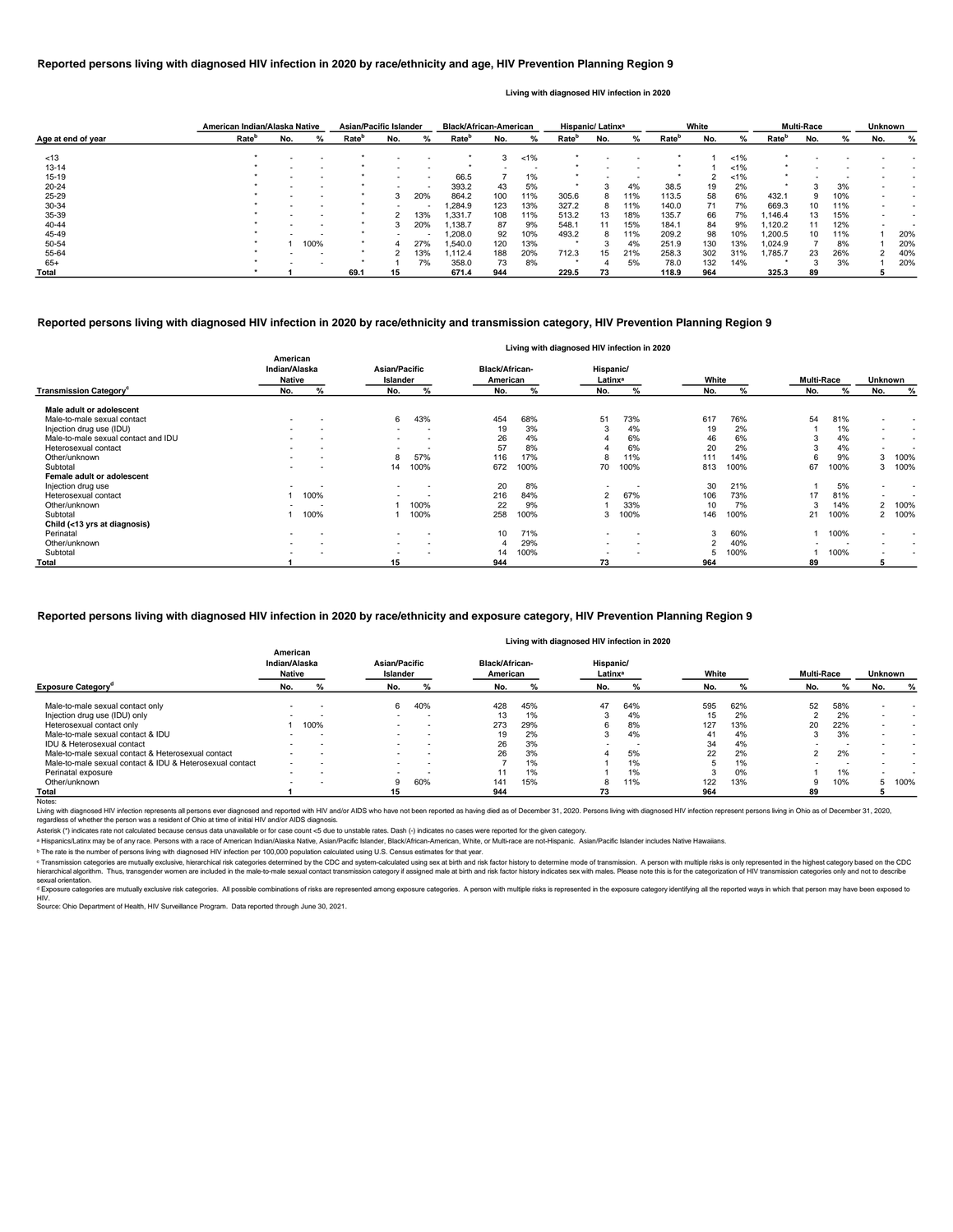## **Trends in reported persons living with diagnosed HIV infection by year of diagnosis and selected characteristics, HIV Prevention Planning Region 9, 2016-2020**

**Living with Diagnosed HIV Infection**

|                                              |                   | 2016           |                          |                   | 2017         |         |                   | 2018        |         |                   | 2019           |         |                   | 2020  |         |
|----------------------------------------------|-------------------|----------------|--------------------------|-------------------|--------------|---------|-------------------|-------------|---------|-------------------|----------------|---------|-------------------|-------|---------|
| Characteristic                               | Rate <sup>a</sup> | No.            | %                        | Rate <sup>a</sup> | No.          | %       | Rate <sup>a</sup> | No.         | %       | Rate <sup>a</sup> | No.            | %       | Rate <sup>a</sup> | No.   | %       |
| Sex at birth                                 |                   |                |                          |                   |              |         |                   |             |         |                   |                |         |                   |       |         |
| Males                                        | 296.6             | 1,483          | 79%                      | 305.2             | .529         | 79%     | 312.5             | 1,570       | 79%     | 327.6             | 1,646          | 79%     | 327.7             | 1,650 | 79%     |
| Females                                      | 74.4              | 393            | 21%                      | 74.6              | 395          | 21%     | 76.3              | 405         | 21%     | 81.1              | 431            | 21%     | 83.0              | 441   | 21%     |
| Age at end of year                           |                   |                |                          |                   |              |         |                   |             |         |                   |                |         |                   |       |         |
| <13                                          | 3.1               | 5              | $1\%$                    |                   | 4            | $< 1\%$ |                   | 4           | $< 1\%$ |                   | 2              | $1\%$   |                   | 4     | $1\%$   |
| $13 - 14$                                    |                   |                |                          |                   | 1            | $< 1\%$ |                   | -1          | $< 1\%$ |                   | -1             | $< 1\%$ |                   | 1     | $< 1\%$ |
| $15 - 19$                                    | 16.3              | 11             | $1\%$                    | 13.3              | 9            | $1\%$   | 16.2              | 11          | 1%      | 14.9              | 10             | $1\%$   | 13.6              | 9     | $< 1\%$ |
| 20-24                                        | 105.5             | 72             | 4%                       | 114.9             | 78           | 4%      | 109.2             | 74          | 4%      | 123.5             | 83             | 4%      | 101.0             | 68    | 3%      |
| 25-29                                        | 270.2             | 184            | 10%                      | 266.1             | 184          | 10%     | 272.0             | 190         | 10%     | 281.3             | 196            | 9%      | 257.3             | 178   | 9%      |
| 30-34                                        | 248.0             | 156            | 8%                       | 259.0             | 163          | 8%      | 276.4             | 176         | 9%      | 312.8             | 203            | 10%     | 320.0             | 212   | 10%     |
| 35-39                                        | 287.5             | 172            | 9%                       | 282.6             | 173          | 9%      | 281.3             | 175         | 9%      | 313.7             | 195            | 9%      | 323.3             | 202   | 10%     |
| 40-44                                        | 318.4             | 180            | 10%                      | 323.1             | 179          | 9%      | 340.5             | 189         | 10%     | 355.7             | 201            | 10%     | 338.8             | 196   | 9%      |
| 45-49                                        | 363.2             | 233            | 12%                      | 358.1             | 227          | 12%     | 358.0             | 224         | 11%     | 359.6             | 218            | 10%     | 356.2             | 209   | 10%     |
| 50-54                                        | 470.8             | 330            | 18%                      | 468.6             | 319          | 17%     | 437.4             | 287         | 15%     | 439.4             | 281            | 14%     | 422.8             | 266   | 13%     |
| 55-64                                        | 297.0             | 422            | 22%                      | 312.2             | 444          | 23%     | 332.8             | 472         | 24%     | 345.4             | 489            | 24%     | 380.1             | 532   | 25%     |
| $65+$                                        | 61.4              | 111            | 6%                       | 77.7              | 143          | 7%      | 91.4              | 172         | 9%      | 103.1             | 198            | 10%     | 109.3             | 214   | 10%     |
| Race/Ethnicity <sup>b</sup>                  |                   |                |                          |                   |              |         |                   |             |         |                   |                |         |                   |       |         |
| American Indian/Alaska Native                | ×                 | $\mathbf 1$    | 1%                       | $\ast$            | $\mathbf{1}$ | $< 1\%$ |                   | $\mathbf 1$ | $< 1\%$ |                   | 1              | $< 1\%$ |                   | 1     | $< 1\%$ |
| Asian/Pacific Islander                       | 60.0              | 12             | 1%                       | 67.6              | 14           | $1\%$   | 70.1              | 15          | $1\%$   | 71.0              | 15             | 1%      | 69.1              | 15    | 1%      |
| Black/African-American                       | 612.3             | 844            | 45%                      | 615.8             | 853          | 44%     | 633.9             | 881         | 45%     | 660.8             | 921            | 44%     | 671.4             | 944   | 45%     |
| Hispanic/Latinx                              | 228.1             | 61             | 3%                       | 234.8             | 65           | 3%      | 236.4             | 69          | 3%      | 233.1             | 71             | 3%      | 229.5             | 73    | 3%      |
| White                                        | 107.5             | 879            | 47%                      | 112.1             | 915          | 48%     | 113.4             | 925         | 47%     | 119.5             | 973            | 47%     | 118.9             | 964   | 46%     |
| Multi-Race                                   | 306.7             | 74             | 4%                       | 286.5             | 71           | 4%      | 309.5             | 79          | 4%      | 349.5             | 91             | 4%      | 325.3             | 89    | 4%      |
| Unknown                                      | $\ast$            | 5              | 1%                       |                   | 5            | $1\%$   |                   | 5           | <1%     |                   | 5              | $< 1\%$ |                   | 5     | $< 1\%$ |
| Race/Ethnicity <sup>b</sup> and Sex at birth |                   |                |                          |                   |              |         |                   |             |         |                   |                |         |                   |       |         |
| American Indian/Alaska Native Males          | $\ast$            |                |                          |                   |              |         |                   |             |         |                   |                |         |                   |       |         |
| American Indian/Alaska Native Females        |                   | -1             | 1%                       |                   | 1            | $1\%$   |                   | 1           | $< 1\%$ |                   | 1              | $< 1\%$ |                   | 1     | $< 1\%$ |
| Asian/Pacific Islander Males                 | 132.5             | 12             | 1%                       | 139.9             | 13           | 1%      | 143.5             | 14          | 1%      | 144.0             | 14             | 1%      | 139.0             | 14    | 1%      |
| Asian/Pacific Islander Females               |                   | $\blacksquare$ | $\overline{\phantom{a}}$ | $\star$           | -1           | $< 1\%$ |                   | -1          | $< 1\%$ |                   | -1             | $1\%$   |                   | -1    | $< 1\%$ |
| <b>Black/African-American Males</b>          | 930.9             | 605            | 32%                      | 942.6             | 615          | 32%     | 969.0             | 633         | 32%     | 1,009.6           | 661            | 32%     | 1,026.1           | 678   | 32%     |
| Black/African-American Females               | 328.1             | 239            | 13%                      | 324.8             | 238          | 12%     | 336.7             | 248         | 13%     | 351.8             | 260            | 13%     | 357.0             | 266   | 13%     |
| Hispanic/Latino Males                        | 404.9             | 56             | 3%                       | 433.3             | 62           | 3%      | 438.5             | 66          | 3%      | 442.3             | 69             | 3%      | 431.0             | 70    | 3%      |
| Hispanic/Latina Females                      | 38.7              | 5              | $<1\%$                   | $\star$           | 3            | $< 1\%$ | $^\star$          | 3           | $< 1\%$ | $\star$           | $\overline{2}$ | $< 1\%$ | $\star$           | 3     | $< 1\%$ |
| <b>White Males</b>                           | 188.4             | 752            | 40%                      | 196.6             | 784          | 41%     | 199.2             | 794         | 40%     | 208.7             | 830            | 40%     | 206.1             | 817   | 39%     |
| <b>White Females</b>                         | 30.3              | 127            | 7%                       | 31.4              | 131          | 7%      | 31.4              | 131         | 7%      | 34.3              | 143            | 7%      | 35.5              | 147   | 7%      |
| Multi-Race Males                             | 464.8             | 55             | 3%                       | 428.3             | 52           | 3%      | 475.1             | 60          | 3%      | 539.0             | 69             | 3%      | 503.7             | 68    | $3%$    |
| Multi-Race Females                           | 154.6             | 19             | 1%                       | 150.3             | 19           | $1\%$   | 147.3             | 19          | $1\%$   | 166.2             | 22             | 1%      | 151.5             | 21    | 1%      |
| Unknown                                      |                   | 5              | $< 1\%$                  | $\star$           | 5            | $< 1\%$ | $\ast$            | 5           | $< 1\%$ |                   | 5              | $< 1\%$ |                   | 5     | $< 1\%$ |
| <b>Total</b>                                 | 182.4             | 1,876          |                          | 186.7             | 1,924        |         | 191.1             | 1,975       |         | 200.9             | 2,077          |         | 202.1             | 2,091 |         |
| Notes:                                       |                   |                |                          |                   |              |         |                   |             |         |                   |                |         |                   |       |         |

Living with diagnosed HIV infection by year (2016-2020) represents all persons ever diagnosed and reported with HIV and/or AIDS who have not been reported as having died as of December 31 of the corresponding year. Persons living with diagnosed HIV infection represent persons living in Ohio as of December 31 of the corresponding year, regardless of whether the person was a resident of Ohio at time of initial HIV and/or AIDS diagnosis.

Asterisk (\*) indicates rate not calculated for case count <5 due to unstable rates. Dash (-) indicates no cases were reported for the given category.

a The rate is the number of persons living with diagnosed HIV infection per 100,000 population calculated using U.S. Census estimates for that year.

**b** Hispanics/Latinx may be of any race. Persons with a race of American Indian/Alaska Native, Asian/Pacific Islander, Black/African-American, White, or Multi-race are not-Hispanic. Asian/Pacific Islander includes Native Hawaiians.